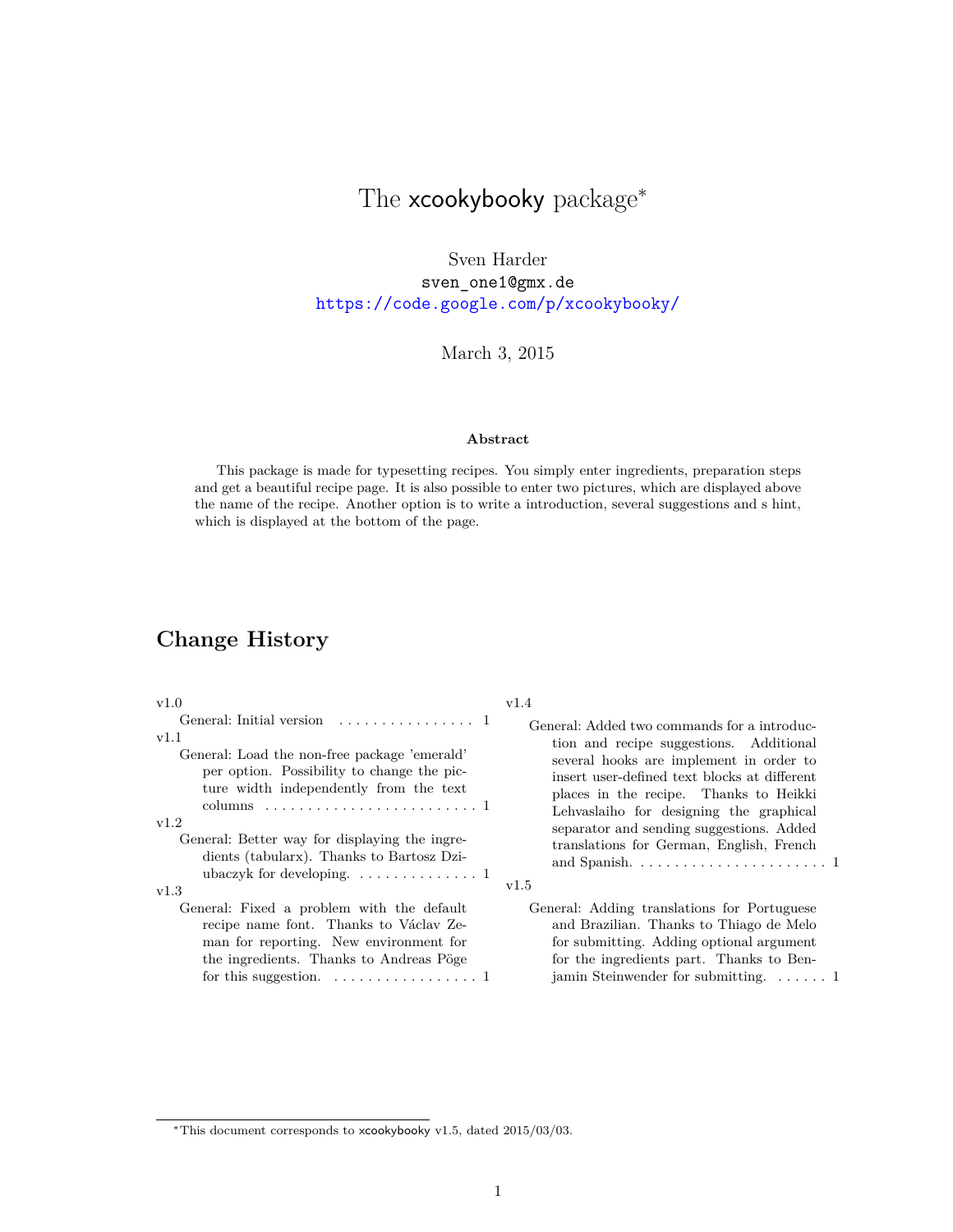# **Contents**

|             |              | 1 Introduction  | $\overline{\mathbf{4}}$ |
|-------------|--------------|-----------------|-------------------------|
| $\bf{2}$    | <b>Usage</b> |                 | 4                       |
|             | 2.1          |                 | 4                       |
|             | 2.2          |                 | 6                       |
|             | 2.3          |                 | $\overline{7}$          |
|             | 2.4          |                 | $\overline{7}$          |
|             | 2.5          |                 | 9                       |
|             | 2.6          |                 | 10                      |
|             | 2.7          |                 | 10                      |
| 3           |              | <b>Example</b>  | 11                      |
| 4           |              | Troubleshooting | 12                      |
|             | 4.1          |                 | 12                      |
|             | 4.2          |                 | 12                      |
| $5^{\circ}$ | <b>Bugs</b>  |                 | 12                      |
|             | 5.1          |                 | 12                      |
| 6           |              | Implementation  | 13                      |
|             | 6.1          |                 | 13                      |
|             | 6.2          |                 | 13                      |
|             | 6.3          |                 | 14                      |
|             | 6.4          |                 | 14                      |
|             | 6.5          |                 | 16                      |
|             | 6.6          |                 | 17                      |
|             | 6.7          |                 | 17                      |
|             | 6.8          |                 | <b>20</b>               |
|             | 6.9          |                 | 21                      |
|             |              |                 | 21                      |
|             |              |                 | 23                      |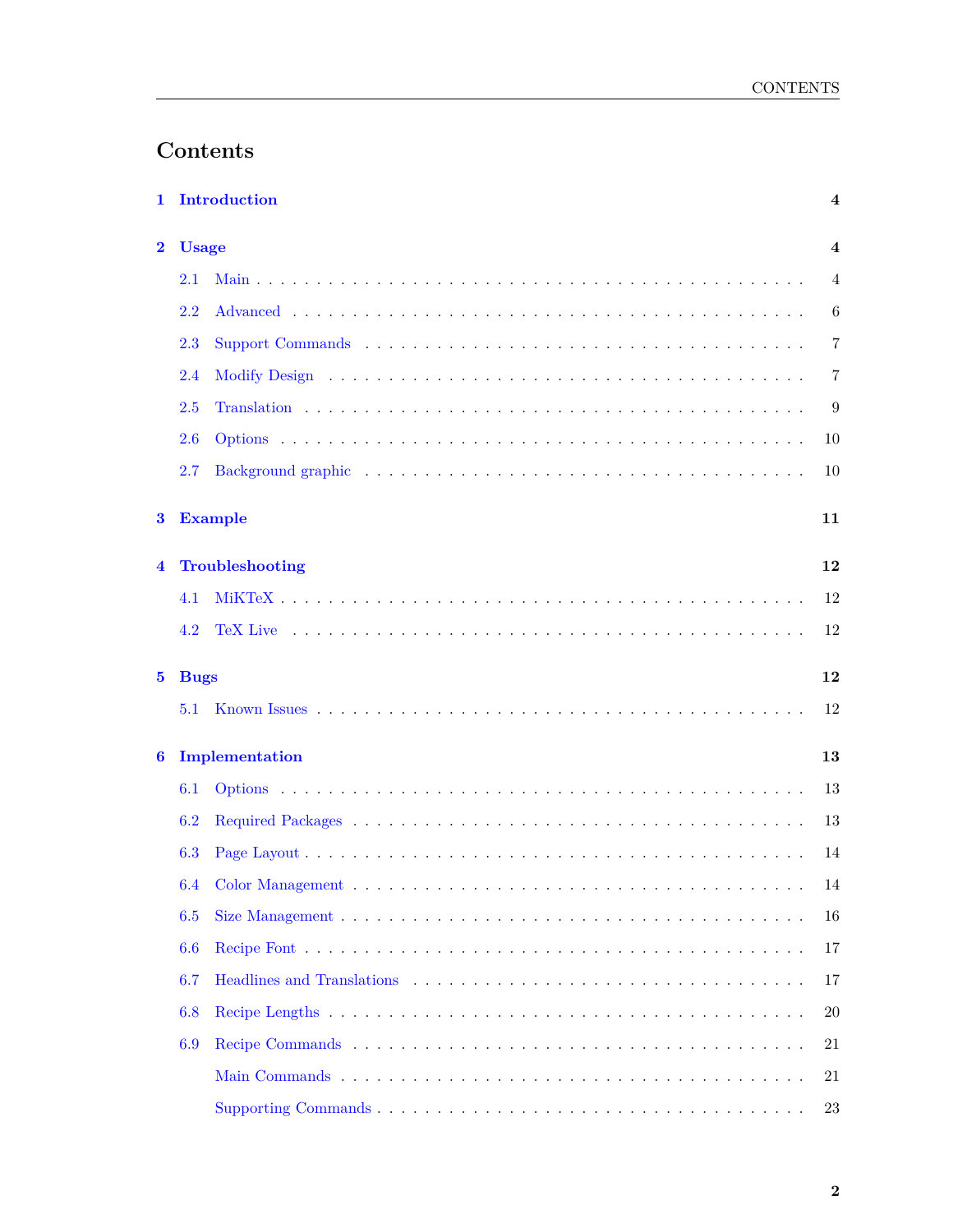| Internal Commands (a) respectively and the contract of the contract of the contract of the contract of the contract of the contract of the contract of the contract of the contract of the contract of the contract of the con |  |
|--------------------------------------------------------------------------------------------------------------------------------------------------------------------------------------------------------------------------------|--|
|                                                                                                                                                                                                                                |  |
|                                                                                                                                                                                                                                |  |
|                                                                                                                                                                                                                                |  |
|                                                                                                                                                                                                                                |  |
|                                                                                                                                                                                                                                |  |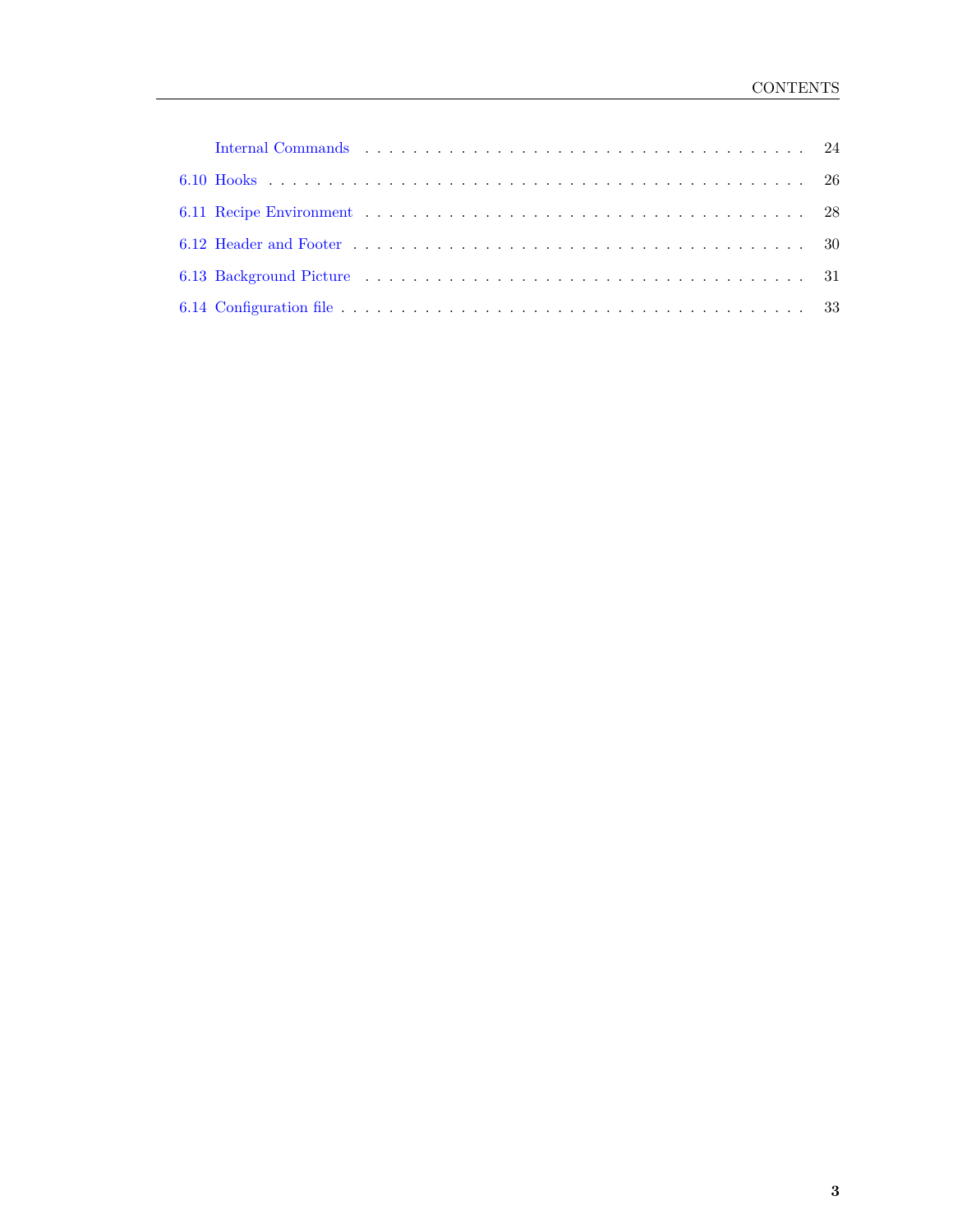# <span id="page-3-0"></span>**1 Introduction**

It all begin in 2011 when I wanted to make a cookbook with LAT<sub>EX</sub>. Thus I was looking for recipe templates and found the cookybooky package by Jürgen Gilg (<http://www.ctan.org/pkg/cookybooky>). It looks very good, but I was unable to compile it (e.g. I haven't got the Lucida fonts). Also there are some packages which have to be downloaded by hand, because there are not available at CTAN. Other handicaps are the missing possibility to create a PDF-file directly and a recipe cannot be longer than a single page. So decided to take a look at the code. Step by step I replaced all critical parts. Finally the code is nearly complete different from the original and now it is possible to create beautiful designed recipes much easier (at least in my opinion).

Please note that there is no compatibility between xcookybooky and cookybooky, even the name is associating it. I chose the name, because I was was inspired by the layout.

# <span id="page-3-1"></span>**2 Usage**

In this section the most important macros are explained. After this you should be able to insert recipes. For more details take a look at the implementation in section [6.](#page-12-0) Afterwards some macros are shown, which allows you to modify the design (e.g. colors, headlines).

# <span id="page-3-2"></span>**2.1 Main**

This commands are commonly used for typesetting recipes. For more details take a look at the implementation in section  $6$ . You can also investigate the examples and the configuration file.

recipe The recipe environment is used to insert recipes. Each recipe is included in a single enviroment. It is necessary to enter the name of the recipe. Besides it is possible to insert also the recipetime, the portions, the calory content and the source (where you get this recipe).

```
\begin{cases}r ecipe}
\frac{9}{6}p r e p a r a tion time = {\unif [1] {h}},
     baking time={\unit [1] { h } },
     baking temperature={\perp} protect\backslash baking temperature { fanoven=\unit [230] \circ°C
         \{\},
     portion = {\forall p portion {5-6}},
     calory={\unit [3] { kJ } },
     source = {Somebody you used know}]
{ Test Recipe }
. . .
\end{array}
```
Example 1: Recipe Environment

\graph It is possible to set two pictures by using the macro graph. They are displayed at the top of the page and therefore above all other content. If no pictures are set, the space is used by the other content. The big picture should be larger than the small picture of course. The width of both graphics can be adapt to your needs by applying the command setRecipeLengths.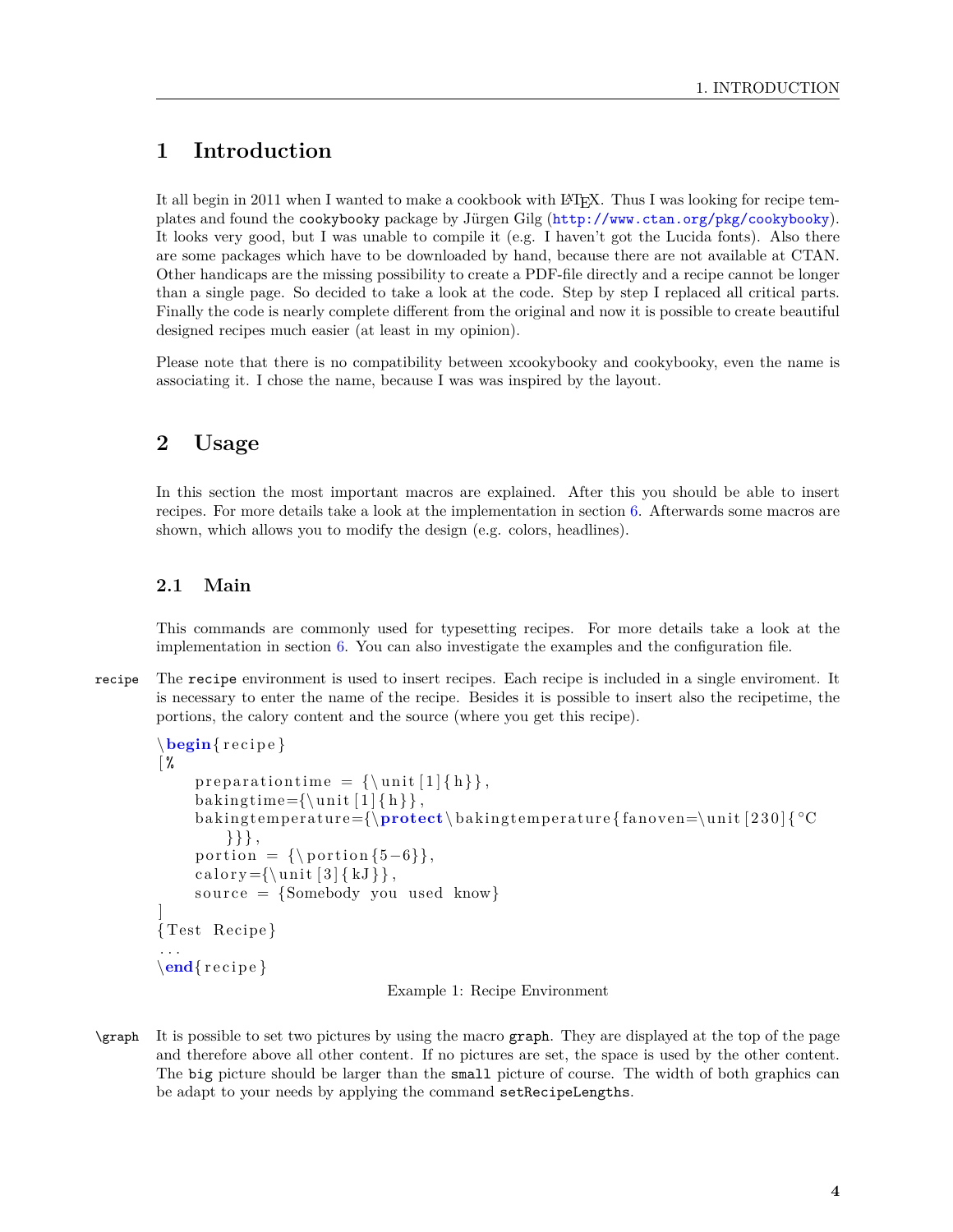```
\sqrt{\operatorname{graph} {\mathcal{A}}}small = strawberry,
       big = strawberrycake
}
```
Example 2: Graph Command (simple)

Another possibility is shown in the following example. It is recommended if you only want to change the widths of the pictures for one recipe, because these values are one only used for one recipe. If you want to changed it for all recipes use setRecipeLengths.

```
\sqrt{\frac{1}{g_{\text{raph}}}}small = strawberry,
      smallow all picture width = 0.3 \text{textwidth},
      big = strawberrycake,
      big picture width = 0.6 \text{textwidth},
}
```
Example 3: Graph Command (extended)

\ingredients Here the ingredients of your recipe are set. They should be entered by number (unit) & ingredient. If the unit is a SI-Unit, it looks better if you use the units package instead of a blank. Since the version 1.2 there is only one possibility to enter ingredients, which is shown in the example. Note that a overlong ingredient will automatically create a line break.

```
\in ingredients {
       2 bar & Dark Chocolate (above \unit [70]\{\{\&\}\)\&3 \& Eggs\\
       \langle \text{unit} [200] {\text{ml}} \& \text{Cream} \rangle\langle \text{unit} [40] \{ g \} \& \text{Sugar} \rangle\langle \text{unit} [50] \{ g \} \& \text{Butter}}
```


Unfortunately the package wrapfig has a problem to detect the length of a table. In order to get a better floating of the ingredients you have to insert the number of table lines as shown in the example below. Please note that you have to take the headline and line breaks of overlong ingredients into account.

```
\iningredients [7] {
       2 bar & Dark Chocolate (above \unit [70]\{\ \&\}\ \&3 \& Eggs\\
       \langle \text{unit} [200] \{ ml \} \& \text{Cream} \rangle\langle \text{unit} [40] {\text{g}} \& \text{Sugar} \rangle\langle \text{unit} [50] \{ g \} \& \text{Butter}}
```
#### Example 5: Ingredients Command with Optional Argument

In the versions up to 1.1 there was also a method to enter ingredients with three columns. Due to the substitution of tabular with tabulary I decided that the three columns method is no longer supported, because it would mean a lot of work. This method has also the drawback it needs more space and in my opinion it also looks ugly. If you are using the three columns solution there are two options: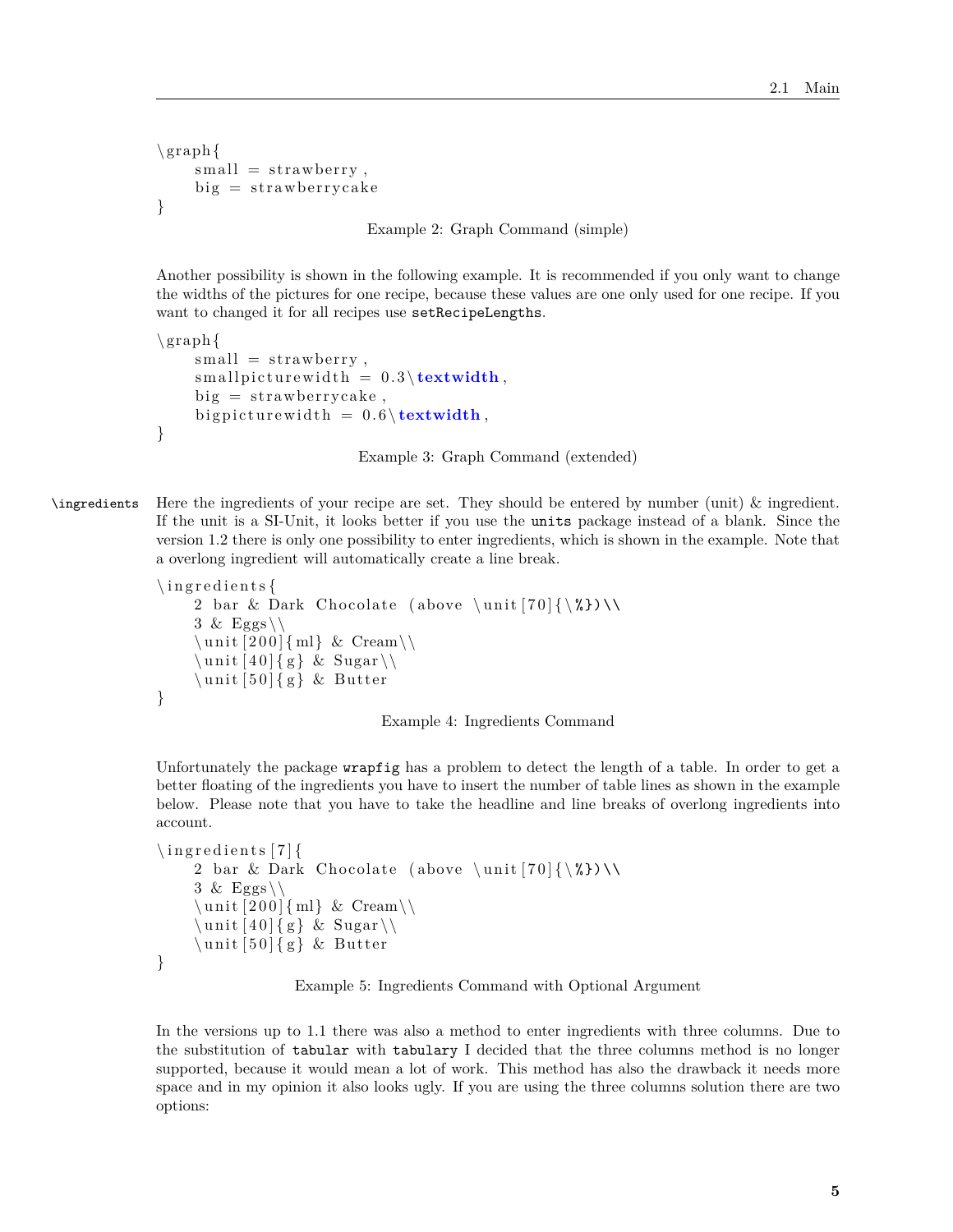- 1. Use the version 1.1 of this package, which can be found at [https://code.google.com/p/](https://code.google.com/p/xcookybooky/) [xcookybooky/](https://code.google.com/p/xcookybooky/)
- 2. Redefine the concerning command in your latex file or in the configuration file

\preparation The preparation steps are inserted by this macro. Every step is written after step command. This is necessarry for the numeration. Since version 1.4 it is allowed to use blank lines to create passages.

```
\n\gamma\step This is the first step for cooking a brilliant meal.
    \setminusstep The second step follows...
    \setminusstep and so on
    \step Enjoy your meal!
}
```
Example 6: Preparation Command

If you don't like the step number, you can either redefine it or simply use an enumeration as demonstrated in the next example.

```
\preceq preparation {
    \begin{ enumerate }
         \item This is the first step for cooking a brilliant meal.
         \item The second step follows ...
         \item and so on
        \item Enjoy your meal !
    \end{ enumerate }
}
```
Example 7: Preparation Command with Enumeration

## <span id="page-5-0"></span>**2.2 Advanced**

```
\introduction The introduction macro can be used for inserting an introduction before the preparation and ingre-
                dients part. It has a frame and the text can contain blank lines to create passages.
```

```
\int introduction \mathcal{U}This text block can contain an introduction to the recipe.
}
```
Example 8: Introduction Command

```
\suggestion This command is displayed after the ingredients and preparation part of the recipe. It is expandable
              so that you can insert multiple suggestions. The optional parameter can be used to set a headline.
```

```
\sum suggestion \gamma.
    Another possibility to insert additional information to the recipe.
}
% \ suggestion [Headline ]{%
    Another possibility to insert additional information to the recipe.
}
```
Example 9: Suggestion Command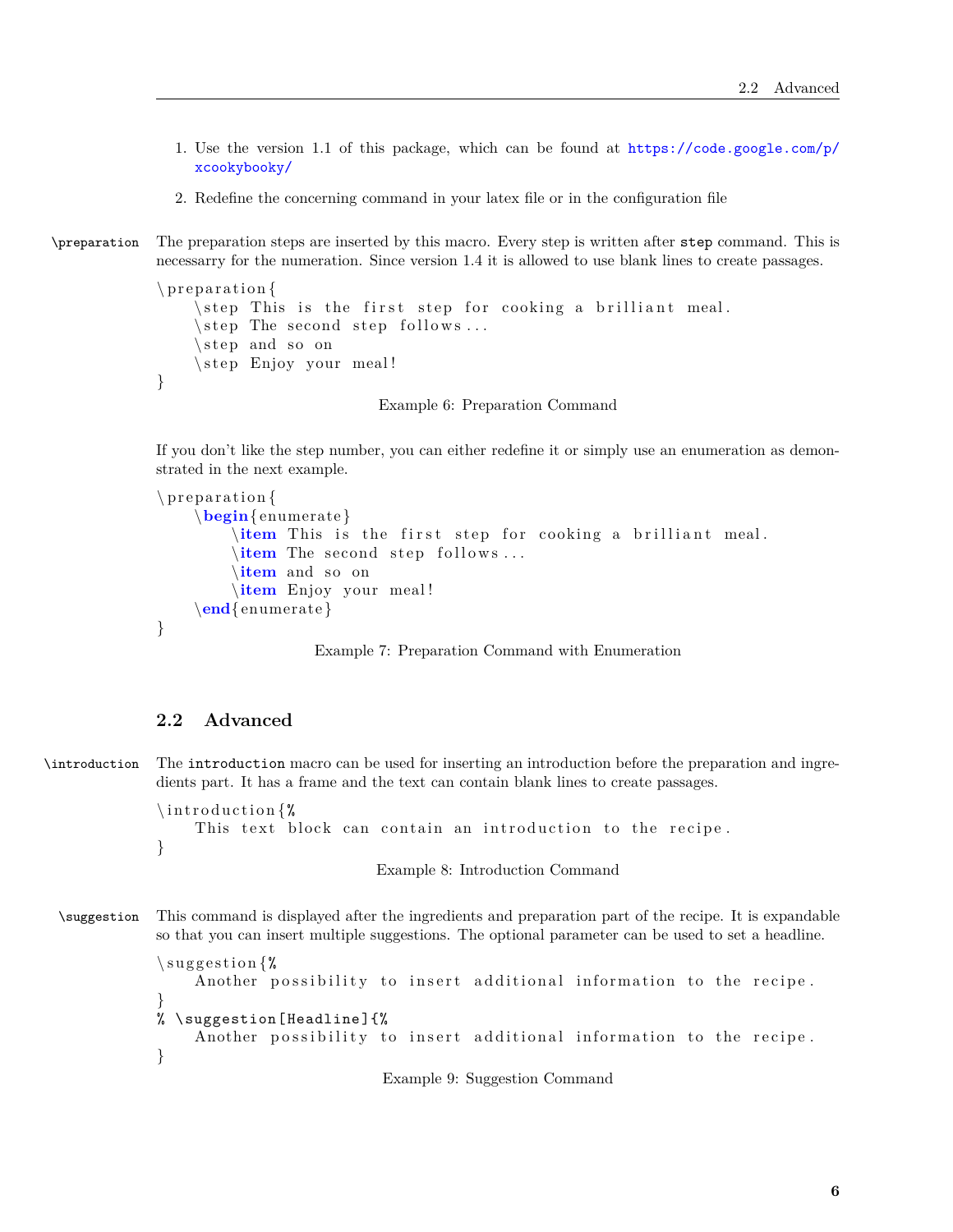# <span id="page-6-0"></span>**2.3 Support Commands**

\portion This macro is intented as an interface for an equal formating of portions entries. For this it can be easily modified. You just have to renew this command.

 $\setminus$  portion  $\{5\}$  $\forall$  portion [ People ] { 5 }

Example 10: Portion Command

## \bakingtemperature This macro allows you to enter some bakingtemperatures. If you do not like the order of the temperatures you can change them by redefining the command. The temperatures are inserted as key/value pairs as known from the xkeyval package.

```
\begin{cases}begin{ recipe}
[
    baking temperature={\protect\baking temperature {
         fanoven=\unit [230]\{°C\},topbottomheat=\unit [195]\{°C\},topheat=\unit [195] { °C },
         bottomheat, gas to ve=Level 2}
    }
] { Test Recipe }
\end{} recipe \}
```
Example 11: Baking Temperature Command

# <span id="page-6-1"></span>**2.4 Modify Design**

The following macros can be used outside the recipe environment to choose your personal color etc.

\setRecipeColors If you want to change the default colors, you can use setRecipeColors. The colors are set by  $\langle \text{key} = \text{value} \rangle$  as known by the xkeyval package. The names of colors can be found in table [1.](#page-6-2) New

| Key             | Default Value | Description                          |
|-----------------|---------------|--------------------------------------|
| recipename      | DarkGreen     | recipe name                          |
| intro           | black         | introduction                         |
| ing             | DarkGray      | ingredients (text)                   |
| inghead         | DarkGray      | headline of the ingredients          |
| prep            | black         | preparation (text)                   |
| prephead        | black         | headline of the preparation          |
| suggestion      | black         | suggestions (text)                   |
| suggestionhead  | black         | headline of suggestions              |
| separationgraph | black         | graphical separator                  |
| hint            | red           | hint (text)                          |
| hinthead        | red           | headline of the hint                 |
| hintline        | red           | lines leftside the hint text (cross) |
| numeration      | red           | numeration of the preparation steps  |

<span id="page-6-2"></span>Table 1: Color Management

colors can be easiliy defined by the xcolor package as shown the example below.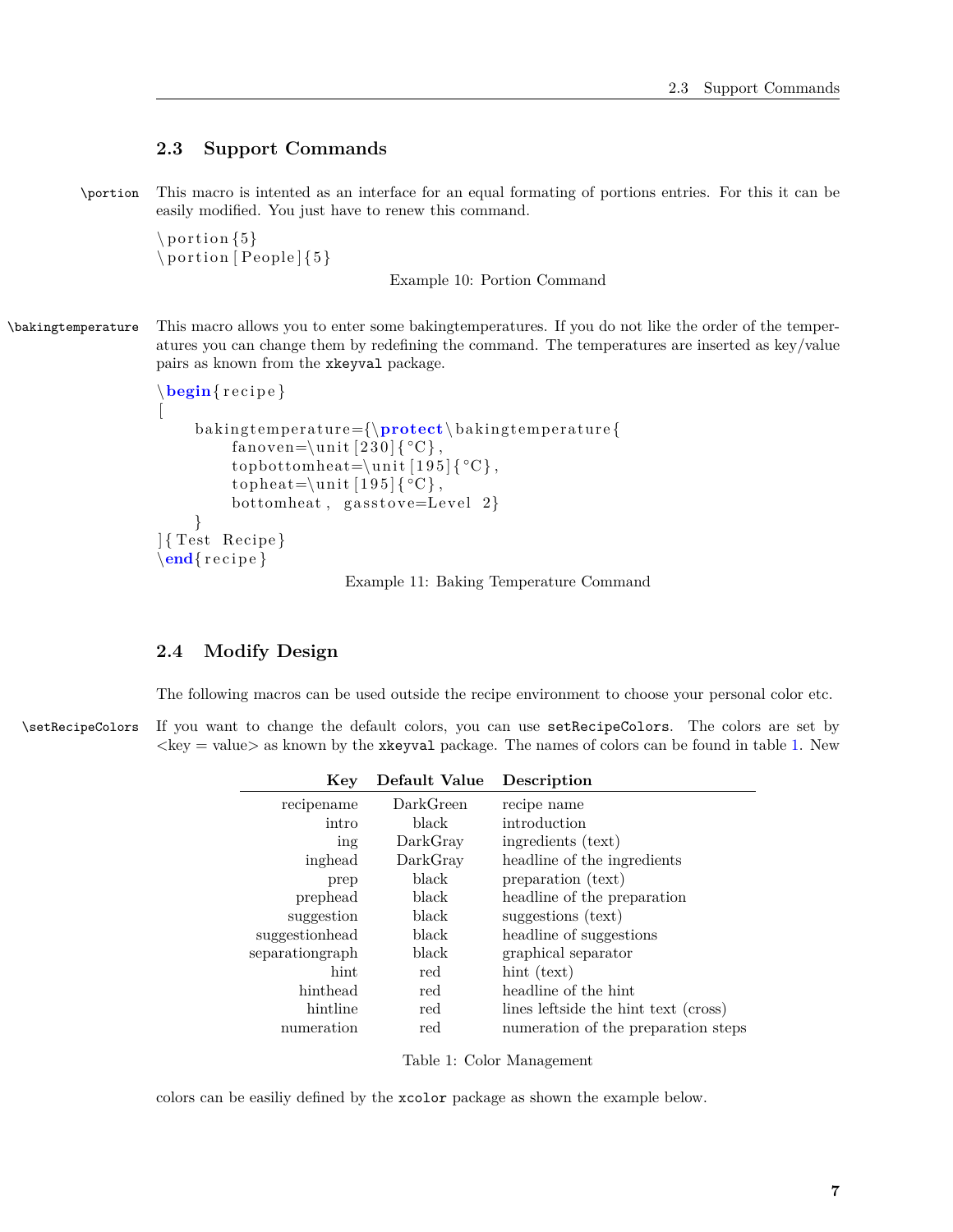```
\ \{ \ defined{ define color} \} \ rgb \{ 0, .5, 0 \}\setminus set Recipe Colors {
     recipename = webgreen,ing = blue,numeration = black,}
```
Example 12: Setting Recipe Colors Command

\setRecipeLengths By using the command setRecipeLengths it is possible to change the (default) values for the picture widths and the text column widths. In the table [2](#page-7-0) all implemented keys are listed.

| Key               | Description                  |
|-------------------|------------------------------|
| pictureheight     | height of both pictures      |
| bigpicturewidth   | width of the bigger picture  |
| smallpicturewidth | width of the smaller picture |
| introductionwidth | width of introduction        |
| preparationwidth  | width of preparation         |
| ingredientswidth  | width of ingredients         |

<span id="page-7-0"></span>Table 2: Recipe Lengths

```
\setminus setRecipeLengths {
     preparationwidth = 0.5 \text{textwidth},\text{in gredients} width = 0.4 \text{textwidth},
}
```
Example 13: Setting Recipe Lengths Command

\setRecipeSizes The macro setRecipeSizes enables you to modify the font size of many parts of the recipe. The sizes are inserted by  $\langle \text{key} = \text{value} \rangle$  (xkeyval). All supported keys can be found in the following table [3.](#page-7-1)

| Key        | Description                          |
|------------|--------------------------------------|
| recipename | font size of recipe name             |
| intro      | font size of introduction (text)     |
| ing        | font size of ingredients (text)      |
| inghead    | font size of headline of ingredients |
| prephead   | font size of headline of preparation |
| suggestion | font size of suggestion (text)       |
| hint       | font size of hint (text)             |
| hinthead   | font size of headline of hint        |

<span id="page-7-1"></span>Table 3: Font Size Management

```
\setminus s e t R e c i p e S i z e s {
     recipename = \{\textbf{0} | \{30pt\},\}ing = \{normalsize,hin the ad = \iotaLarge
}
```
Example 14: Setting Recipe Sizes Command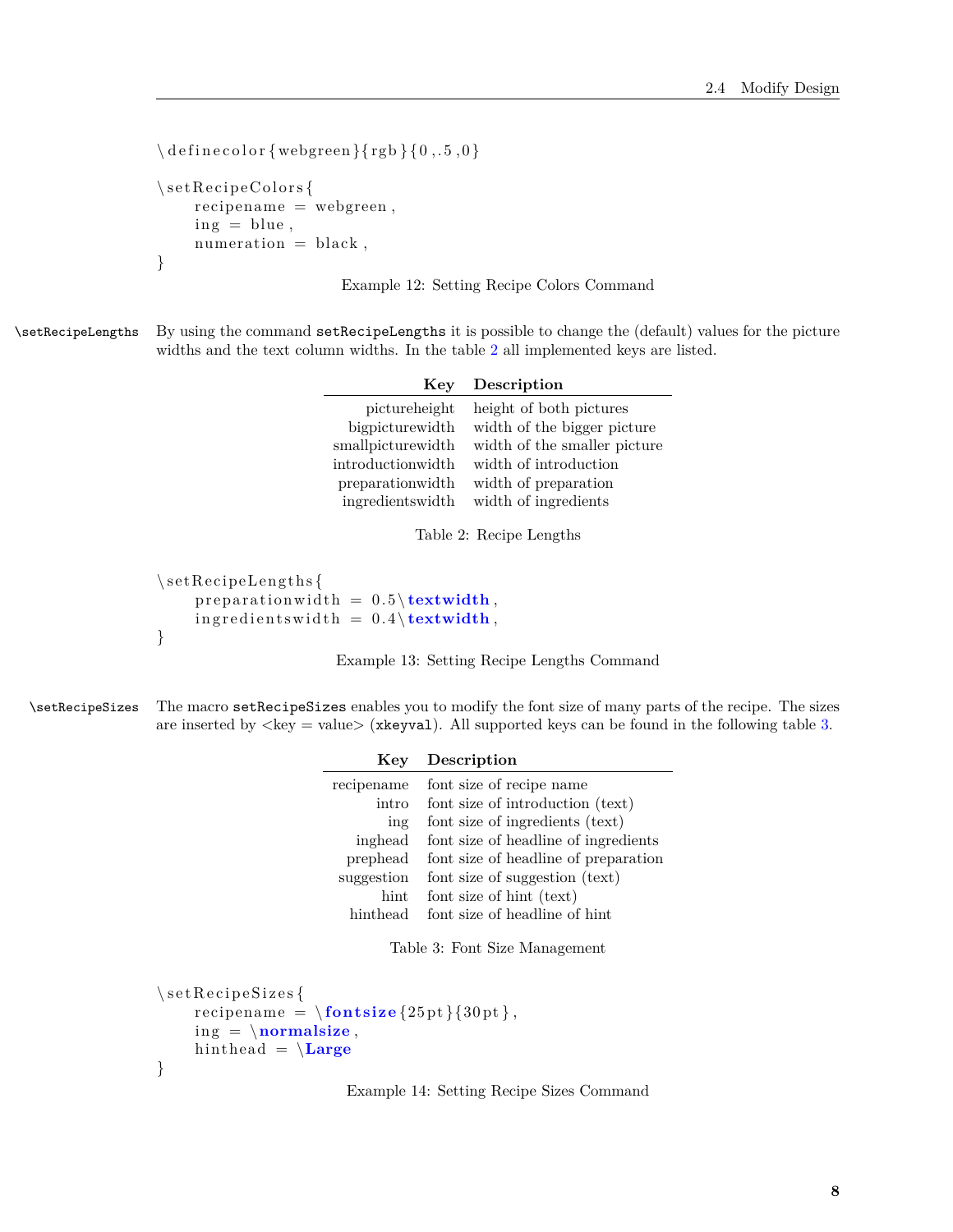\setRecipenameFont The name of recipe is only displayed with a handwritten font, if the corresponding option is selected. See section [2.6](#page-9-0) for details. In my opinion it looks much better than a standard font. But if you want to change it you can use this macro. A well-arranged list of fonts can be found at [http:](http://www.tug.dk/FontCatalogue/) [//www.tug.dk/FontCatalogue/](http://www.tug.dk/FontCatalogue/). The four parameters are font name,font encoding, font series and font shape. The size is changed by setRecipeSizes. The following example shows a bunch of interesting fonts, which you should try out.

> $\setminus \setminus setRecipenameFont{cmr}{T1}{m}{n}$  % probably the default setting  $\langle$ **usepackage** $\{$ pbsi $\}$

 $\setminus$ setRecipenameFont $\{$ pbsi $\T1\}{x1}{n}$ 

Example 15: Setting Recipename Font Command (package pbsi)

\**usepackage**{ emerald }  $\setminus$ setRecipenameFont $\{ \text{fau} \}$  $\{ \text{m} \}$  $\setminus$ setRecipenameFont ${\text{fwb}}$  $T1$  ${m}{n}$  $\setminus \setminus \setminus \setminus \{ f_j \in \{f_j \mid \{m\} \mid n \}$  % default by option handwritten

Example 16: Setting Recipename Font Command (package emerald)

#### <span id="page-8-0"></span>**2.5 Translation**

\setHeadlines The command setHeadlines allows to modify the (translated) headlines. This is also needed for translations, if the used language is not supported yet. If you have improvements for a translation or created a new one, feel free to send me a e-mail. The headlines are also inserted in  $\langle \text{key} = \text{value} \rangle$ form. All possible key are described in table [4.](#page-8-1)

| Key               | Graphic | Description                                                                              |
|-------------------|---------|------------------------------------------------------------------------------------------|
| inghead           | no      | Headline of ingredients                                                                  |
| prephead          | no      | Headline of preparation                                                                  |
| hinthead          | no      | Headline of hint                                                                         |
| continuationhead  | no      | Text at the top of the second page of a                                                  |
| continuationfoot  | no      | recipe<br>Text at the bottom of the first page, if<br>the recipe is longer than one page |
| preparationtime   | yes     |                                                                                          |
| bakingtime        | yes     |                                                                                          |
| bakingtemperature | yes     |                                                                                          |
| portion           | yes     |                                                                                          |
| portionvalue      | no      | Unit for the portions                                                                    |
| calory            | no      | Text for the calorific value                                                             |
| source            | yes     |                                                                                          |

<span id="page-8-1"></span>Table 4: Recipe Headlines

```
\setminus set Headlines {
     ing head = Ing relations,hin the ad = Straight Tip,
     continuation head = Continuation \dot{\text{dots}},
}
```
Example 17: Setting Headlines Command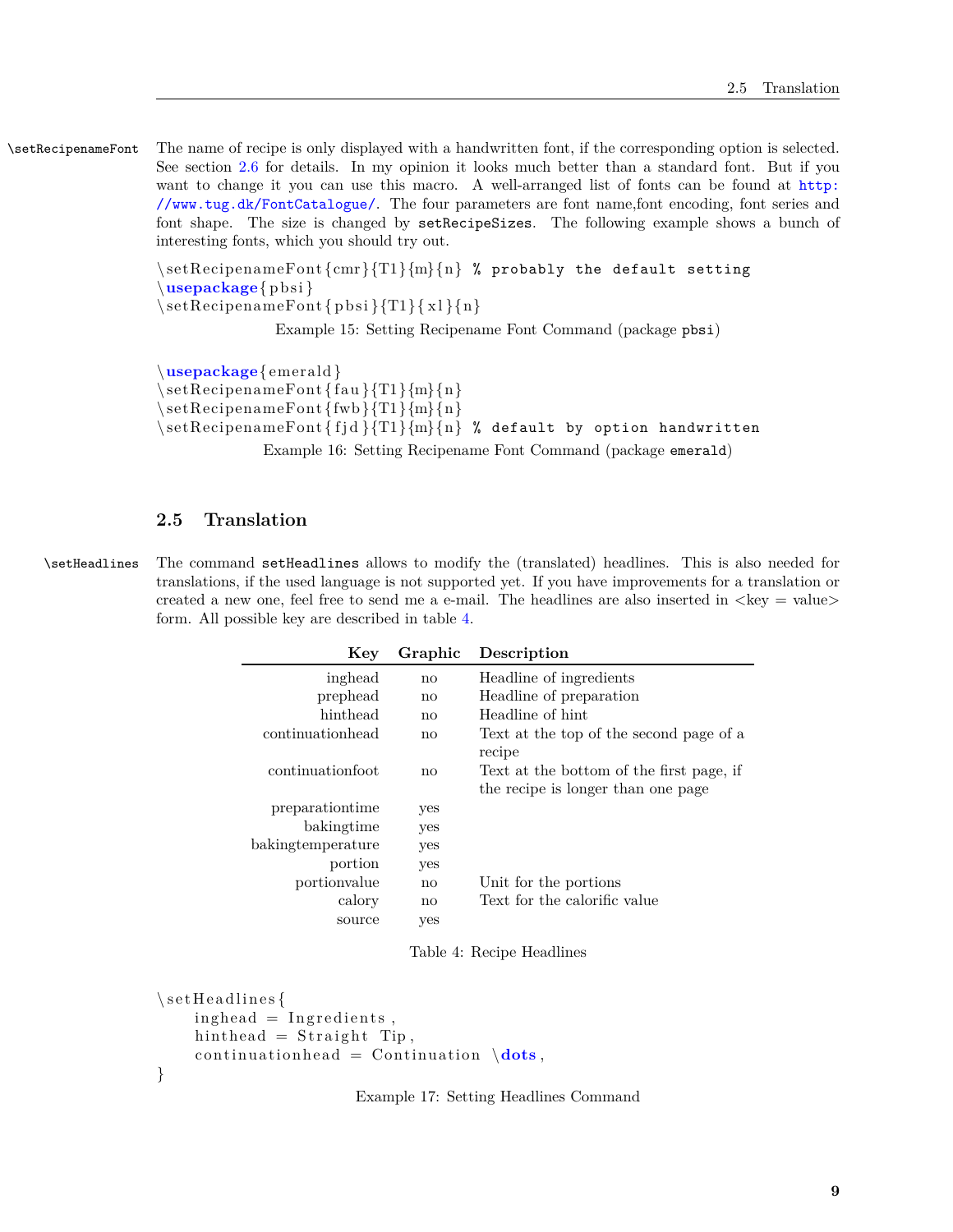# <span id="page-9-0"></span>**2.6 Options**

This package provides three options which are explained in the following.

- **handwritten** This option requires the non-free package emerald and can only be used if your are not using TeX Live.
- **nowarnings** This options tries to eliminate all nasty warnings. Only important and interesting warnings are logged. This is in my opinion a good choice because the package wrapfigure generates a lot of warnings, see section [5.1.](#page-11-4)
- **myconfig** If you are using this package often or want to keep your main file 'clean' you can define your modfications in the configuration file. If you submit this option the file will be loaded otherwise **not**.

# <span id="page-9-1"></span>**2.7 Background graphic**

Inside this package there is only the option to set a background picture using the setBackgroundPicture macro. For creating transparent backgrounds I recommand **Inkscape**[1](#page-9-2) . You just have to import a picture and reduce the opacity of the picture (I prefer 22 %). The possible options for the orientation are:

- default
- pagecenter
- textcenter
- stockcenter

These orientations can be modified by using the x and y option. This is demonstrated in the following example.

```
\setminussetBackgroundPicture
\frac{9}{6}x = 2cm,
     y = -1cm,
     width=\paperwidth−3cm,
     height,
     orientation=pagecenter
\left| \frac{1}{2} \right| [ pic /bg_transparent ] % filepath
```
Example 18: Background Picture Command

<span id="page-9-2"></span> $\rm ^1$  http://inkscape.org/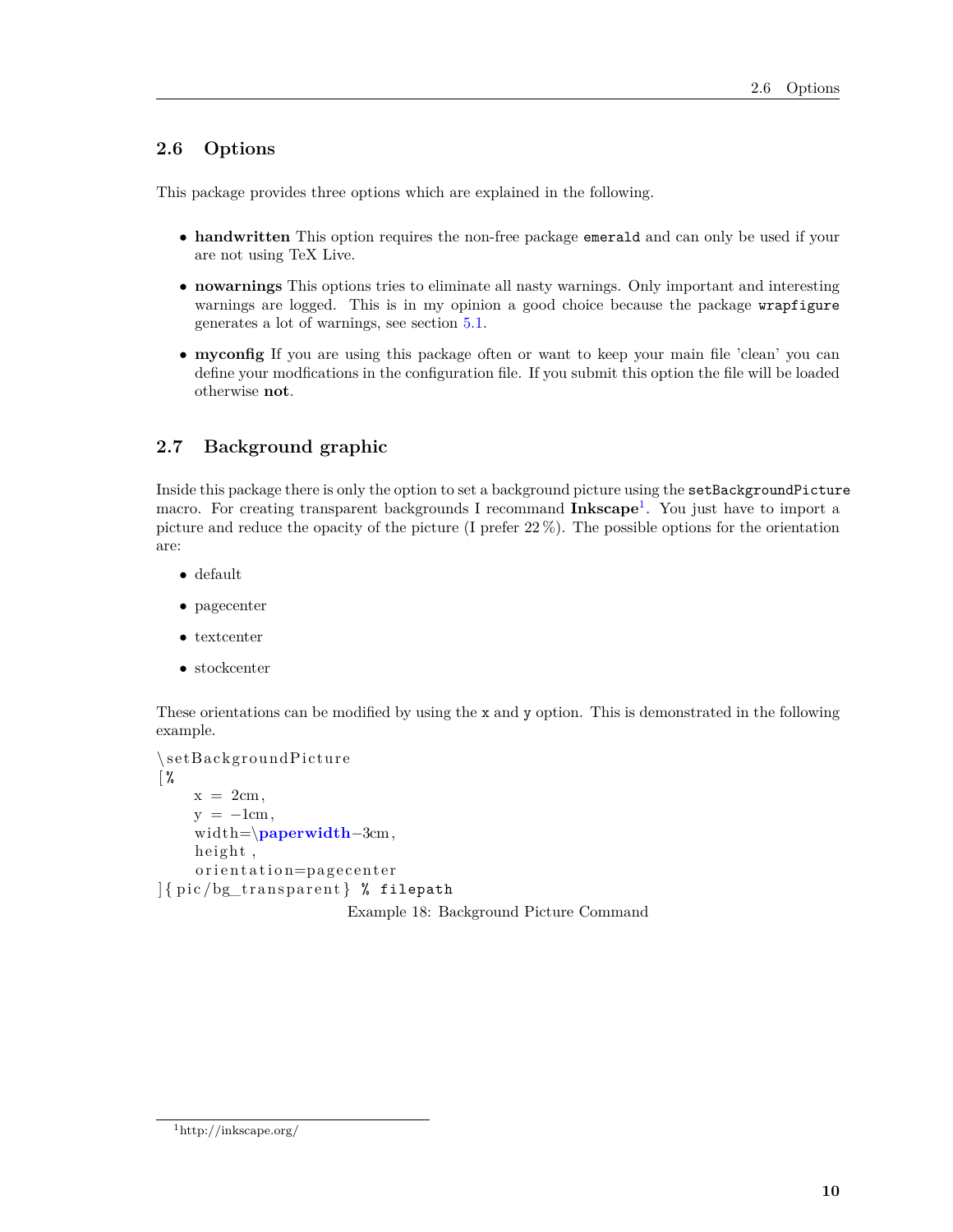# <span id="page-10-0"></span>**3 Example**



# Mousse au Chocolat

 $\varnothing$  1h  $\oslash$  5 Personen R. Gaus

#### **Zubereitung**

#### 2 Tafeln dunkle Schokolade Eier trennen, Eiweiß und Sahne separat steif schla-

1 gen. Butter und Schokolade vorsichtig im Wasserbad schmelzen.

2 Eigelb in einer großen Schüssel mit 2 EL heißem Wasser cremig schlagen, den Zucker einrühren bis die ser cremig schlagen, den Zucker einrühren bis die Masse hell und cremig ist.

(über 70 %) 3 Eier 200 ml Sahne 40 g Zucker 50 g Butter

**Zutaten**

3 Die geschmolzene Schokolade unterheben, anschließend sofort Eischnee und Sahne unterheben (nicht mit dem Elektro-Mixer!)

4 Mindestens 2 Stunden im Kühlschrank kalt stellen. Aber nicht zu kalt servieren.

# Tipp

*Der Schokoladenanteil kann auch gesenkt werden.*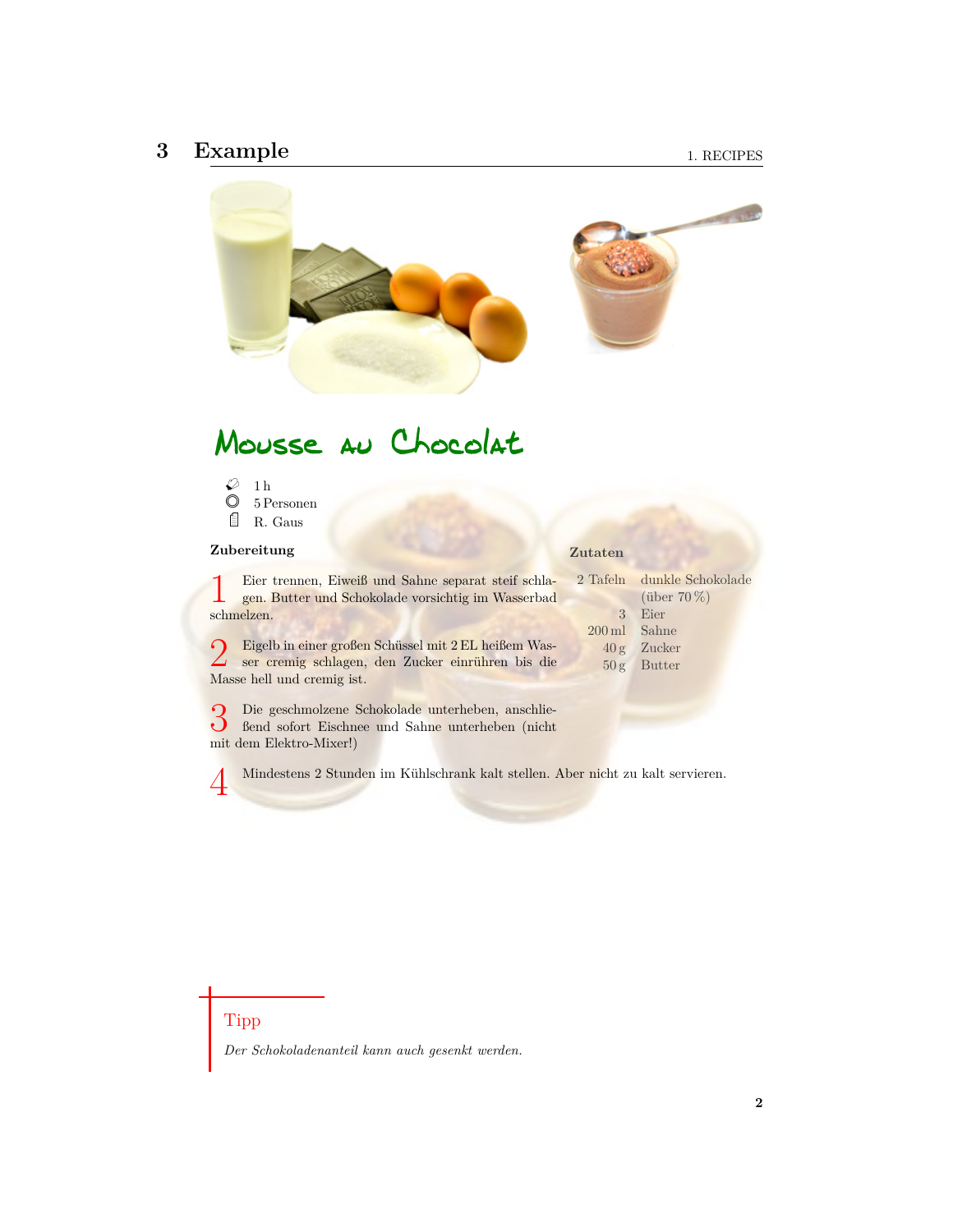# <span id="page-11-0"></span>**4 Troubleshooting**

# <span id="page-11-1"></span>**4.1 MiKTeX**

If you have problems with the used fonts (e.g. cookingsymbols) it might be necessary to refresh the database of MiKTeX.

# <span id="page-11-2"></span>**4.2 TeX Live**

If you are using this distribution you may should not use the option handwritten, because this option load the font package emerald. This package is non-free and therefore not available in TeX Live.

# <span id="page-11-3"></span>**5 Bugs**

If you found a bug, which is not described in the following section, feel free to write me an email. It can be found at the titlepage. Alternatively you can visit <https://code.google.com/p/xcookybooky/> and report the issue. All reported problems are registered there.

# <span id="page-11-4"></span>**5.1 Known Issues**

The wrapfig package has some problems with enumerations and the lettrine package. This is the reason, why some warnings are generated by compiling (the example), if do not use the package option **nowarnings**. But nevertheless the results look quite well, so I decided to ignore this issue. By using wrapfig it is not possible to switch ingredients and preparation (the result looks really ugly). This is the reason, why the layout is not changed when setting the twoside option in the document class. I also tried parcolumns and parallel, but the results were disappointing. If you want to use this feature, you have to use cookybooky.

Another limitation is the length of the ingredients. The maximum length is one page, because the wrapfigure package does not work with longtable. As a result no pagebreak in the ingredients is possible.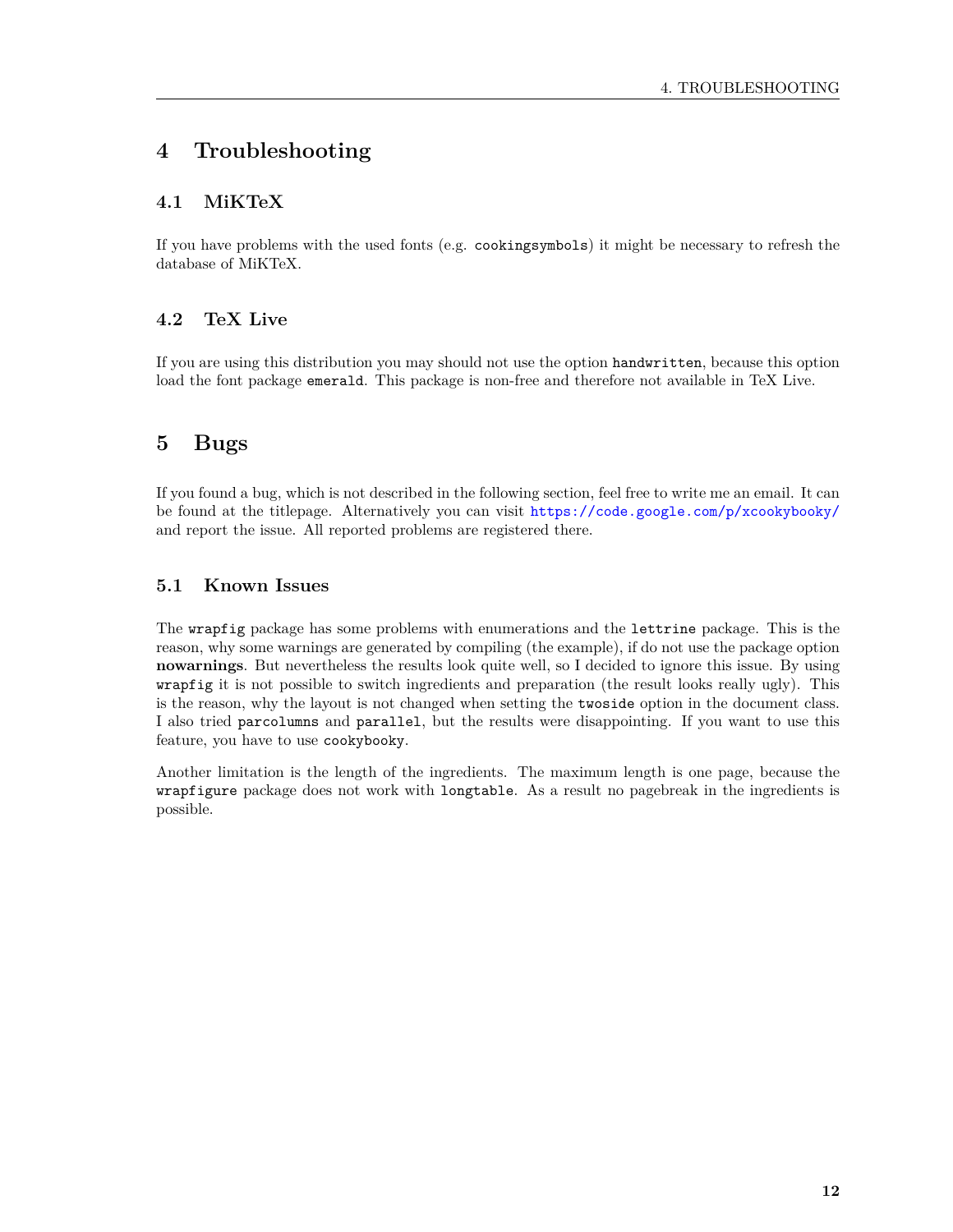# <span id="page-12-0"></span>**6 Implementation**

Let's have a look at the implementation.

# <span id="page-12-1"></span>**6.1 Options**

xcookybooky provides three options as explained in section [2.6.](#page-9-0) You can use the option myconfig to load your personal configuration (file). See section [6.14](#page-32-0) for details.

```
1 (*package)
2 \newif\ifHandwrittenFont@required
3 \HandwrittenFont@requiredfalse
4 \DeclareOption{handwritten}
5 {% displays the recipename in a handwitten font
6 \HandwrittenFont@requiredtrue
 7 \AtEndOfPackage{
8 \setRecipeSizes{recipename = \fontsize{25pt}{30pt}}
9 \setRecipenameFont{fjd}{T1}{m}{n}
10 }
11 }
12 \DeclareOption{nowarnings}
13 {% tries to eliminate nasty warnings
14 \AtEndOfPackage{
15 \def\WF@conflict{}
16 %\def\@fancywarning#1{}
17 }
18 }
19 \DeclareOption{myconfig}
20 {% load personal configuration
21 \AtEndOfPackage{
22 \InputIfFileExists{xcookybooky.cfg}
23 {\PackageInfo{xcookybooky}{inputting 'xcookybooky.cfg'}}
24 {\PackageWarning{xcookybooky}{cannot find the configuration file 'xcookybooky.cfg'}}
25 }
26 }
27 \ProcessOptions\relax
28
```
# <span id="page-12-2"></span>**6.2 Required Packages**

All needed packages are available at CTAN and as far as I know no general driver limitation are given.

```
29 \RequirePackage{tikz} % for creating the lines for the hint
30 \RequirePackage{graphicx}
31 \RequirePackage{xcolor}
32 \RequirePackage[clock, misc, weather]{ifsym} % Symbol package e.g. \Interval, \Wecker etc
33 \RequirePackage{cookingsymbols} % Cookings symbols e.g. \Oven, \Dish etc
34 \ifHandwrittenFont@required
35 \RequirePackage{emerald} % Handwritten Fonts
36 \fi
37 \RequirePackage{wrapfig} % To wrap the tabular with the ingredients
38
39 \RequirePackage{iflang} % detecting the language
```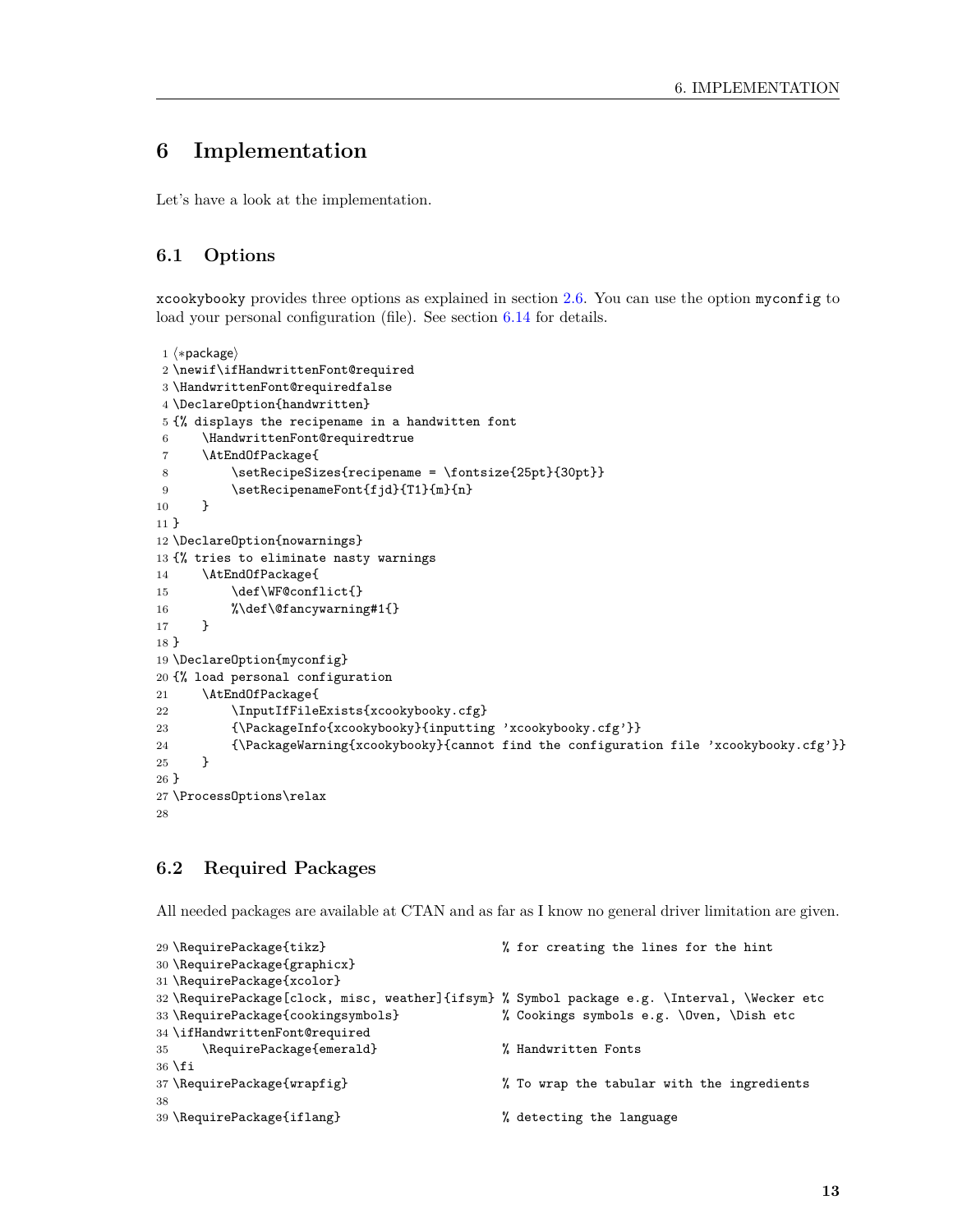```
40 \RequirePackage{ifthen}
41 \RequirePackage{xkeyval}
42 \RequirePackage{lettrine} % numbering the preparation steps
43 \RequirePackage{fancyhdr}
44 \RequirePackage{units}
45 \RequirePackage{eso-pic} % for background pictures
46 \RequirePackage{picture} % for modfifying the position of the bg pictures
47 \RequirePackage{tabulary} % line breaks in tabular
48 \RequirePackage{framed} % frame for the introduction
49
```
### <span id="page-13-0"></span>**6.3 Page Layout**

This will set up the page. It is optimized for the document class article. If you use an other class you probably have to modify this.

**Note:** I tried to use the KOMA class scrartcl, but unfortunately some strange effects occured.

```
50 \setlength{\parindent}{0cm}
51 \setlength{\parskip}{2ex plus 0.5ex}
52
53 \setlength{\textwidth}{15.5cm}
54 \setlength{\textheight}{24.0cm}
55 \setlength{\topmargin}{-0.8cm}
56 \setlength{\headheight}{14pt} %0cm
57 \setlength{\headsep}{1cm}
58 \setlength{\topskip}{0cm}
59 \setlength{\footskip}{1.4cm}
60 \setlength{\evensidemargin}{-0.5cm}
61 \setlength{\oddsidemargin}{0.5cm}
62 \setlength{\voffset}{0cm}
63 \setlength{\hoffset}{0cm}
64 \setcounter{secnumdepth}{2} % subsubsections not numbered
65 \setcounter{tocdepth}{3} % subsubsections in the .toc file
66
```
\recipesection The macro recipesection allows to modify the entry in the table of contents.

**Note:** If you modify the macro you may change the two upper lines as well.

```
67 \newcommand*{\recipesection}[2][]
68 {%
69 \subsubsection[#1]{#2}
70 }
71
```
## <span id="page-13-1"></span>**6.4 Color Management**

At first the used non-standard colors must be defined.

```
72 \providecolor{DarkGreen}{rgb}{0,.5,0}
73 \providecolor{DarkBlue}{rgb}{0, 0, 0.7}
74 \providecolor{DarkGray}{rgb}{0.23, 0.23, 0.23}
75
```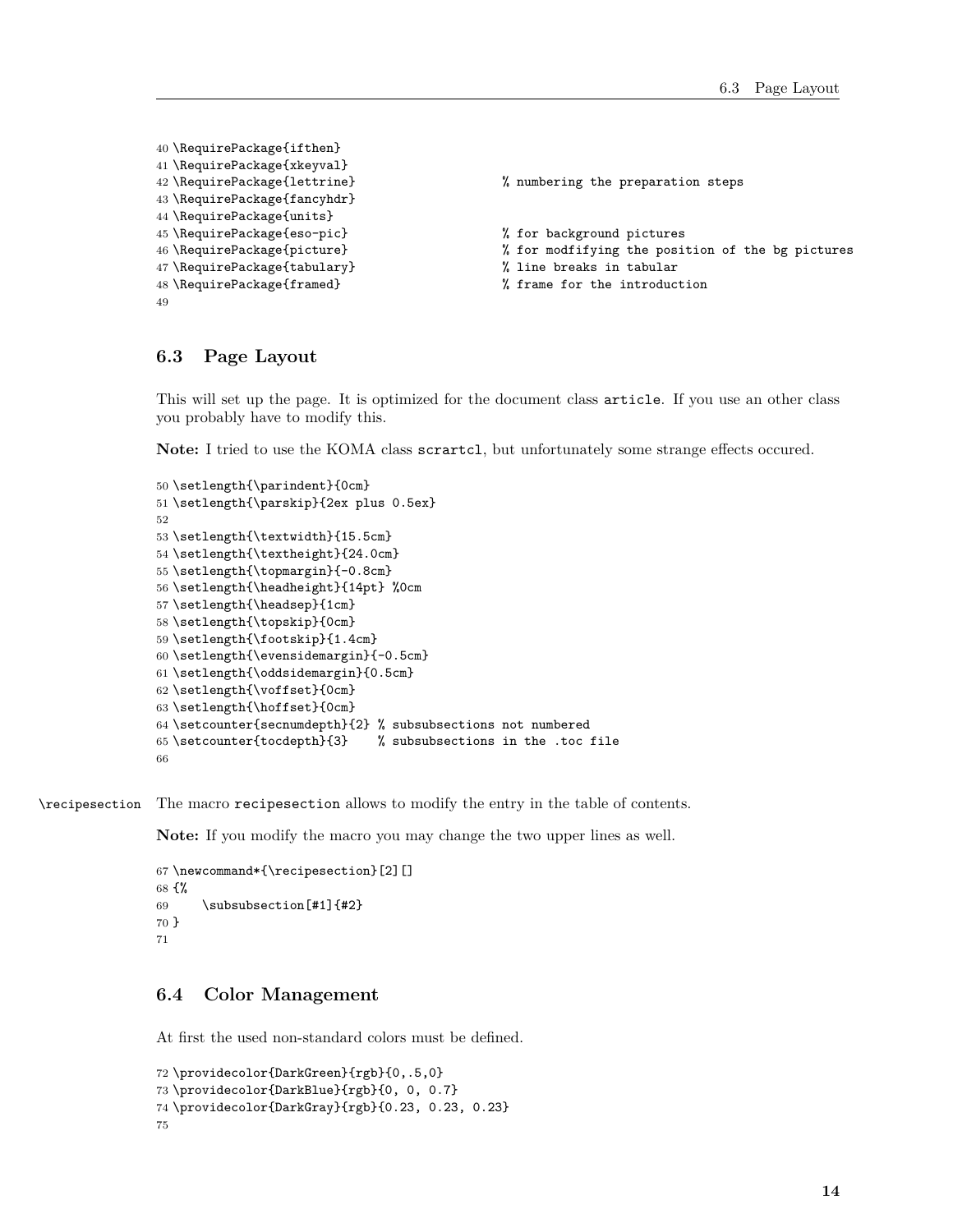Below the (default) colors are defined using the xkeyval package.

```
76 \define@key{colorManagement}{recipename}[DarkGreen]{\def\xcb@color@recipename{#1}}
                 77 \define@key{colorManagement}{intro}[black]{\def\xcb@color@intro{#1}}
                 78 \define@key{colorManagement}{ing}[DarkGray]{\def\xcb@color@ing{#1}}
                 79 \define@key{colorManagement}{inghead}[DarkGray]{\def\xcb@color@inghead{#1}}
                 80 \define@key{colorManagement}{prep}[black]{\def\xcb@color@prep{#1}}
                 81 \define@key{colorManagement}{prephead}[black]{\def\xcb@color@prephead{#1}}
                 82 \define@key{colorManagement}{suggestion}[black]{\def\xcb@color@suggestion{#1}}
                 83 \define@key{colorManagement}{suggestionhead}[black]{\def\xcb@color@suggestionhead{#1}}
                 84 \define@key{colorManagement}{separationgraph}[black]{\def\xcb@color@separationgraph{#1}}
                 85 \define@key{colorManagement}{hint}[black]{\def\xcb@color@hint{#1}}
                 86 \define@key{colorManagement}{hinthead}[red]{\def\xcb@color@hinthead{#1}}
                 87 \define@key{colorManagement}{hintline}[red]{\def\xcb@color@hintline{#1}}
                 88 \define@key{colorManagement}{numeration}[red]{\def\xcb@color@numeration{#1}}
                 89 \savekeys{colorManagement}
                 90 {%
                 91 recipename, % color of recipename
                 92 intro, \% color of introduction (text)
                 93 ing, % color of ingredients (text)
                 94 inghead, % color of headline of ingredients
                 95 prep, % color of preparation (text)
                 96 prephead, % color of headline of preparation
                 97 suggestion, % color of suggestions (text)
                 98 suggestionhead, % color of headline of suggestion
                 99 separationgraph, % color of graphical separator
                100 hint, \frac{1}{2} color of hint (text)
                101 hinthead, % color of headline of hint
                102 hintline, % color of lines of hint
                103 numeration % color of numeration (preparation)
                104 }
                105
\setRecipeColors The parameter are set in the form "key = value" as known by the xkeyval package.
                106 \newcommand*{\setRecipeColors}[1]
                107 {%
                108 \setkeys{colorManagement}{#1}
                109 }
                110
                 This is the initialisation of all required recipe colors.
                111 \setRecipeColors
                112 {% initialisation
                113 recipename,
                114 intro,
                115 ing,
```
- inghead,
- prep,
- prephead,
- suggestion,
- suggestionhead,
- separationgraph,
- hint,
- hinthead,
- hintline,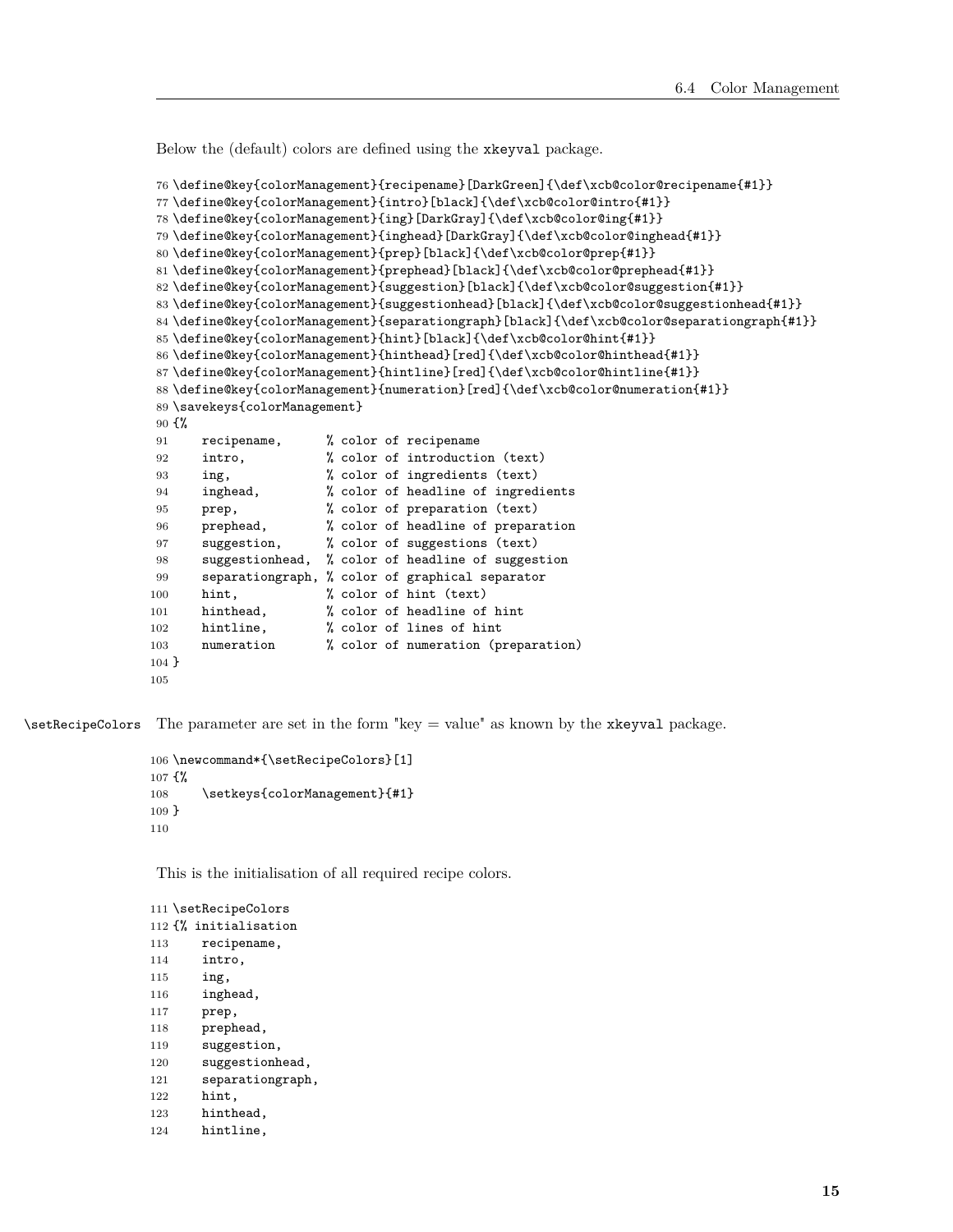numeration } 

#### <span id="page-15-0"></span>**6.5 Size Management**

Below the (default) font sizes of the recipe are defined.

```
128 \define@key{sizeManagement}{recipename}[\fontsize{25pt}{30pt}]{\def\xcb@fontsize@recipename{#1}}
129 \define@key{sizeManagement}{intro}[\normalsize]{\def\xcb@fontsize@intro{#1}}
130 \define@key{sizeManagement}{ing}[\normalsize]{\def\xcb@fontsize@ing{#1}}
131 \define@key{sizeManagement}{inghead}[\normalsize]{\def\xcb@fontsize@inghead{#1}}
132 \define@key{sizeManagement}{prep}[\normalsize]{\def\xcb@fontsize@prep{#1}}
133 \define@key{sizeManagement}{prephead}[\normalsize]{\def\xcb@fontsize@prephead{#1}}
134 \define@key{sizeManagement}{suggestion}[\normalsize]{\def\xcb@fontsize@suggestion{#1}}
135 \define@key{sizeManagement}{hint}[\normalsize]{\def\xcb@fontsize@hint{#1}}
136 \define@key{sizeManagement}{hinthead}[\Large]{\def\xcb@fontsize@hinthead{#1}}
137 \savekeys{sizeManagement}
138 {
139 recipename, % font size of recipe name
140 intro, \frac{1}{2} font size of introduction (text)
141 ing, % font size of ingredients (text)
142 inghead, % font size of headline of ingredients
143 prep, \frac{1}{3} font size of preparation (text)
144 prephead, % font size of headline of preparation
145 suggestion, % font size of suggestion (text)
146 hint, % font size of hint (text)
147 hinthead % font size of headline of hint
148 }
149
```
 $\setminus$ setRecipeSizes The parameter are set in the form "key = value" as known by the xkeyval package.

```
150 \newcommand*{\setRecipeSizes}[1]
151 {%
152 \setkeys{sizeManagement}{#1}
153 }
154
```
This is the initialisation of all required recipe sizes.

```
155 \setRecipeSizes
156 {% initialisation
157 recipename,
158 intro,
159 ing,
160 inghead,
161 prep,
162 prephead,
163 suggestion,
164 hint,
165 hinthead
166 }
167
```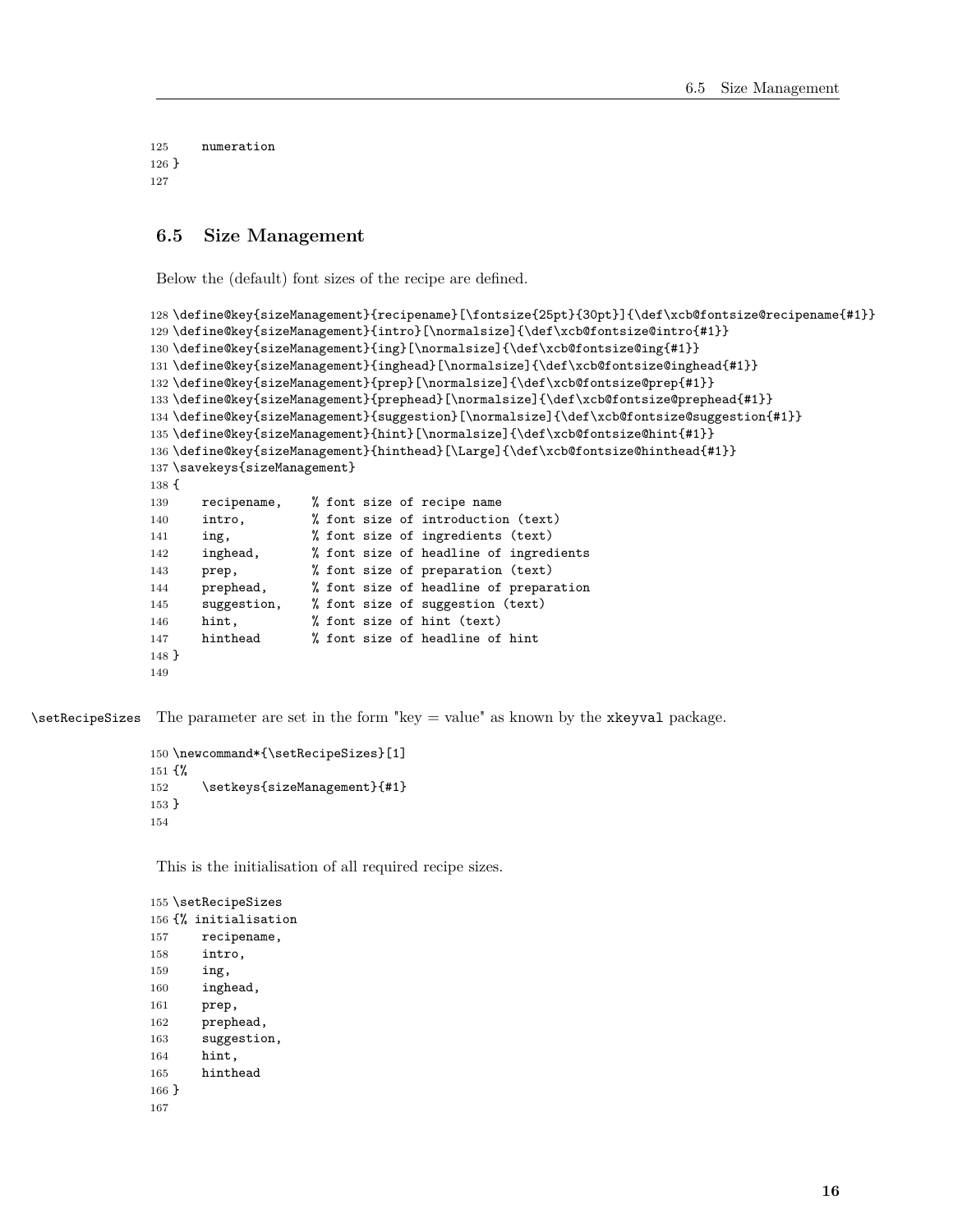#### <span id="page-16-0"></span>**6.6 Recipe Font**

\setRecipenameFont This macro sets the font for the name of the recipe. You have to insert the font family, font encoding, font series and font shape. The size is set by the command sizeManagement.

```
168 %% Handwritten fonts: hlce, pbsi, hlcw, fjd, fau
169 %% Other fonts: fwb
170 \newcommand*{\setRecipenameFont}[4]
171 {% sets the font for the recipename
172 \def\xcb@font@recipename
173 {
174 \fontfamily{#1}
175 \fontencoding{#2}
176 \fontseries{#3} %x1
177 \fontshape{#4}
178 \xcb@fontsize@recipename
179 \selectfont
180 }
181 }
```
This is the initialisation of the font of the recipename. The default is set to the system default settings to support as many LATEX distributions as possible. Before version 1.3 a certain font was chosen per default. But this choice created an error if one uses UTF-8 input encoding.

```
182 \setRecipenameFont{\familydefault}{\encodingdefault}{b}{n}
183
```
We need a counter for the numeration of the preparation steps.

```
184 \newcounter{step}
185 \setcounter{step}{0}
```
Set the color of the numeration of preparation steps.

```
186 \renewcommand{\LettrineFontHook}
187 {%
188 \color{\xcb@color@numeration}
189 }
190
```
# <span id="page-16-1"></span>**6.7 Headlines and Translations**

The following section defines the default English headlines of the recipe. They are only used if no supported language is detected.

```
191 \define@key{headlines}{inghead}[Ingredients]{
192 \def\xcb@name@inghead{\textcolor{\xcb@color@inghead}{\textbf{\xcb@fontsize@inghead{#1}}\ }}
193 }
194 \define@key{headlines}{prephead}[Preparation]{
195 \def\xcb@name@prephead{\textcolor{\xcb@color@prephead}{\textbf{\xcb@fontsize@prephead{#1}}\ }}
196 }
197 \define@key{headlines}{hinthead}[Hint]{
198 \def\xcb@name@hinthead{\textcolor{\xcb@color@hinthead}{\xcb@fontsize@hinthead{#1}}}
199 }
```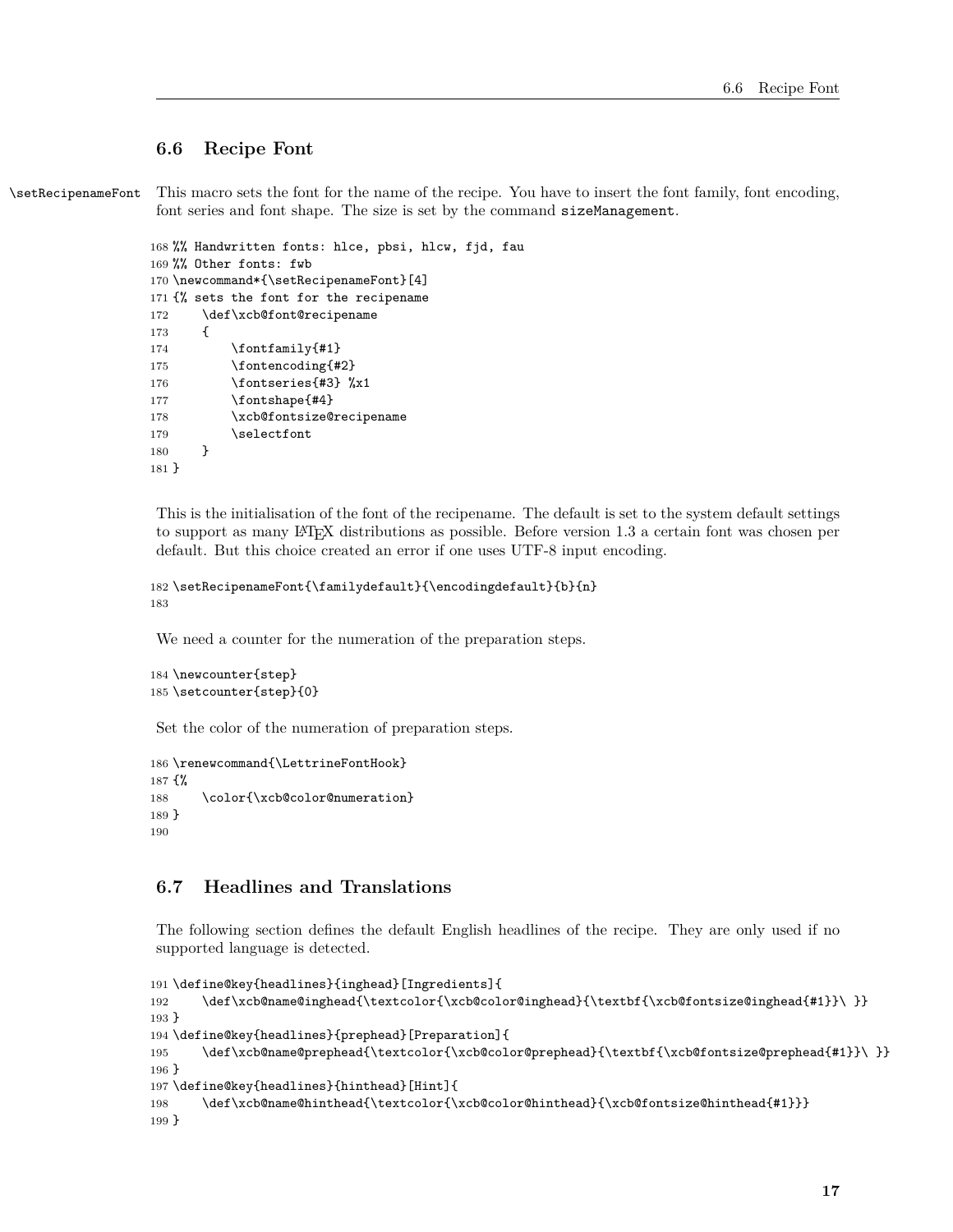```
200 \define@key{headlines}{continuationhead}[Continuation]{\def\xcb@name@continuationhead{#1}}
201 \define@key{headlines}{continuationfoot}[Continuation on next page]{\def\xcb@name@continuationfoot{#1}}
202 \define@key{headlines}{preparationtime}[\fontsize{14.5pt}{10pt}\Gloves]{\def\xcb@name@preparationtime{#1}}
203 \define@key{headlines}{bakingtime}[\fontsize{14.5pt}{10pt}\Oven]{\def\xcb@name@bakingtime{#1}}
204 \define@key{headlines}{bakingtemperature}[\Thermo{4}]{\def\xcb@name@bakingtemperature{#1}}
205 \define@key{headlines}{portion}[\fontsize{14.5pt}{10pt}\Dish]{\def\xcb@name@portion{#1}}
206 \define@key{headlines}{portionvalue}[Portions]{\def\xcb@name@portionvalue{#1}}
207 \define@key{headlines}{calory}[Calorific value]{\def\xcb@name@calory{#1}}
208 \define@key{headlines}{source}[\PaperPortrait]{\def\xcb@name@source{#1}}
209 \savekeys{headlines}
210 {
211 inghead,
212 prephead,
213 hinthead,
214 continuationhead,
215 continuationfoot,
216 preparationtime,
217 bakingtime,
218 bakingtemperature,
219 portion,
220 portionvalue,
221 calory,
222 source
223 }
```
\setHeadlines This allows you to modify the headlines for the recipe parts. This also needed for translations. If you are going to define a language which is not supported by xcookybooky yet, please send me an email and I will integrate it in the next version! The parameter are set in the form "key = value" as known by the xkeyval package.

```
224 \newcommand*{\setHeadlines}[1]
225 {%
226 \setkeys{headlines}{#1}
227 }
228 \setHeadlines
```

```
229 {% initialisation
230 inghead,
231 prephead,
232 hinthead,
233 continuationhead,
234 continuationfoot,
235 preparationtime,
236 bakingtime,
237 bakingtemperature,
238 portion,
239 portionvalue,
240 calory,
241 source
242 }
243
```
After the initialization the supported languages are used as default values.

```
244 \IfLanguagePatterns{german}
245 {% German
246 \setHeadlines
```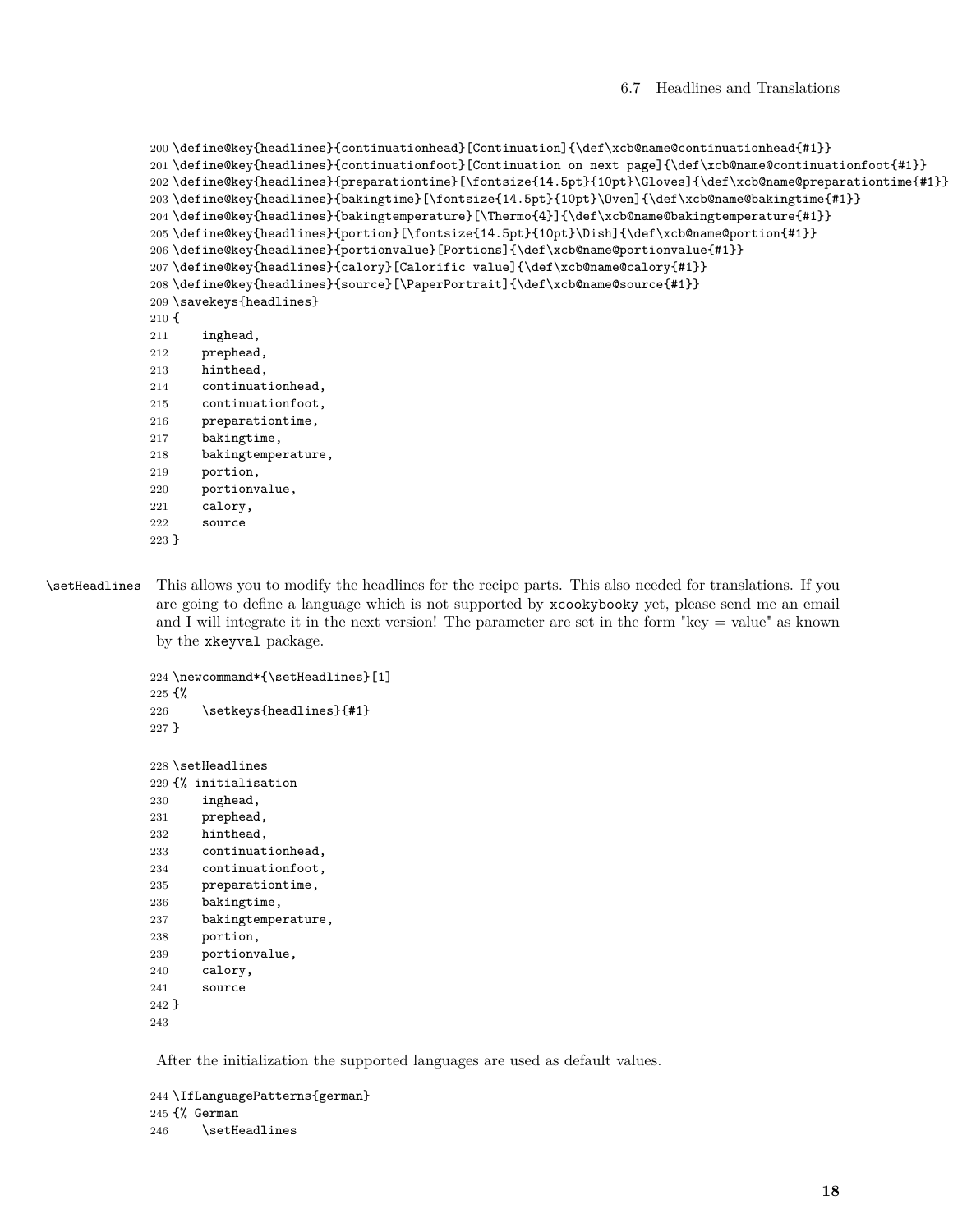```
247 {% translation
248 inghead = Zutaten,
249 prephead = Zubereitung,
250 hinthead = Tipp,
251 continuationhead = Fortsetzung,
252 continuationfoot = Fortsetzung auf n\"achster Seite,
253 portionvalue = Personen,
254 calory = Brennwert
255 }
256 }{}
257
258 \IfLanguagePatterns{english}
259 {% English
260 \setHeadlines
261 {% translation
262 inghead = Ingredients,
263 prephead = Preparation,
264 hinthead = Hint,
265 continuationhead = Continuation,
266 continuationfoot = Continuation on next page,
267 portionvalue = Portions,
268 calory = Calorific value
269 }
270 }{}
271
272 \IfLanguagePatterns{french}
273 {% French
274 \setHeadlines
275 {% translation
276 inghead = Ingrédients,
277 prephead = Préparation,
278 hinthead = Tuyau,
279 continuationhead = Suite,
280 continuationfoot = Suite page suivante,
281 portionvalue = Portions,
282 calory = Valeur calorifique<br>
283283
284 }{}
285
286 \IfLanguagePatterns{spanish}
287 {% Spanish
288 \setHeadlines
289 {% translation
290 inghead = Ingredientes,
291 prephead = Preparación,
292 hinthead = Soplo,
293 continuationhead = Continuación,
294 continuationfoot = Continúa en la página siguiente,
295 portionvalue = Porción,
296 calory = Poder calorífico
297 }
298 }{}
299
300 \IfLanguagePatterns{portuguese}
301 {% Portuguese
302 \setHeadlines
303 {% translation
304 inghead = Ingredientes,
```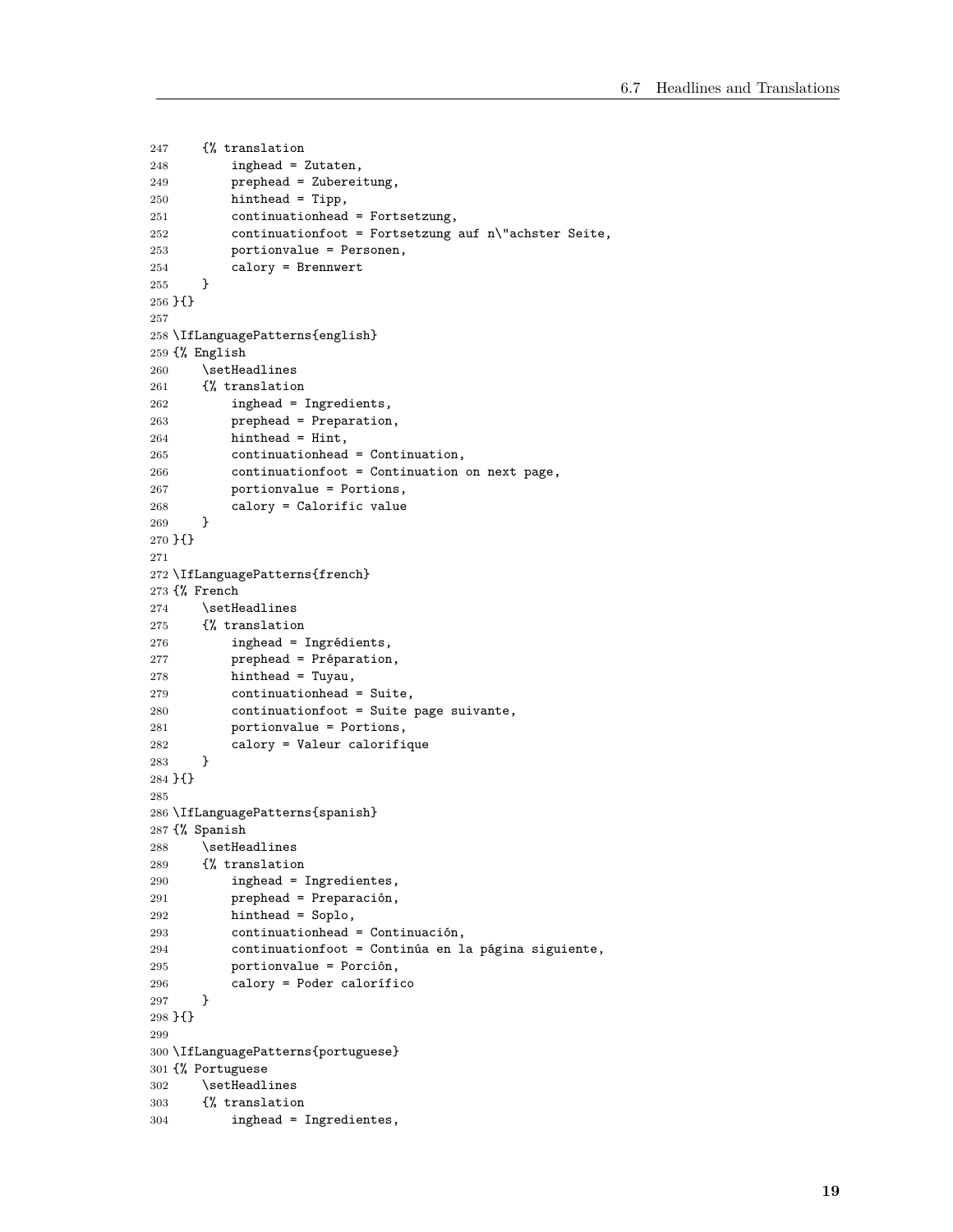```
305 prephead = Prepara\c{c}\~{a}o,
306 hinthead = Dica,
307 continuationhead = Continua\c{c} \-{a}o,
308 continuationfoot = Continua na pr\'{o}xima p\'{a}gina,
309 portionvalue = Por\c{c}\~Po<sub>r</sub> (o}es,
310 calory = Valor Cal\iota<sup>2</sup> (o}rico
311 }
312 }{}
313
314 \IfLanguagePatterns{brazil}
315 {% Portuguese PT-BR
316 \setHeadlines
317 {% translation
318 inghead = Ingredientes,
319 prephead = Prepara\c{c}\~{a}o,
320 hinthead = Dica,
321 continuationhead = Continua\c{c}{c}\c{c} a}o,
322 continuationfoot = Continua na pr\'{o}xima p\'{a}gina,
323 portionvalue = Por\c{c}\~oes,
324 calory = Valor Cal\backslash'{o}rico
325 }
326 }{}
327
```
## <span id="page-19-0"></span>**6.8 Recipe Lengths**

The values xcb@bigpicturewidth and xcb@smallpicturewidth are the default values. They can be temporarily changed with the graph command, i.e for a single recipe.

```
328 \define@key{recipelengths}{pictureheight}[6cm]{\def\xcb@pictureheight{#1}}
329 \define@key{recipelengths}{bigpicturewidth}[0.60\textwidth]{\def\xcb@bigpicturewidth{#1}}
330 \define@key{recipelengths}{smallpicturewidth}[0.35\textwidth]{\def\xcb@smallpicturewidth{#1}}
331 \define@key{recipelengths}{introductionwidth}[\textwidth]{\def\xcb@introductionwidth{#1}}
332 \define@key{recipelengths}{preparationwidth}[0.60\textwidth]{\def\xcb@preparationwidth{#1}}
333 \define@key{recipelengths}{ingredientswidth}[0.35\textwidth]{\def\xcb@ingredientswidth{#1}}
334 \savekeys{recipelengths}
335 {
336 pictureheight, % height of both pictures
337 bigpicturewidth, % width of the bigger picture
338 smallpicturewidth, % width of the smaller picture
339 introductionwidth, % width of introduction
340 preparationwidth, % width of preparation
341 ingredientswidth % width of ingredients
342 }
```

```
343
```
\setRecipeLengths This command allows to modify most sizes of the recipe.

```
344 \newcommand*{\setRecipeLengths}[1]
345 {%
346 \setkeys{recipelengths}{#1}
347 }
348 \setRecipeLengths
349 {% initialisation
```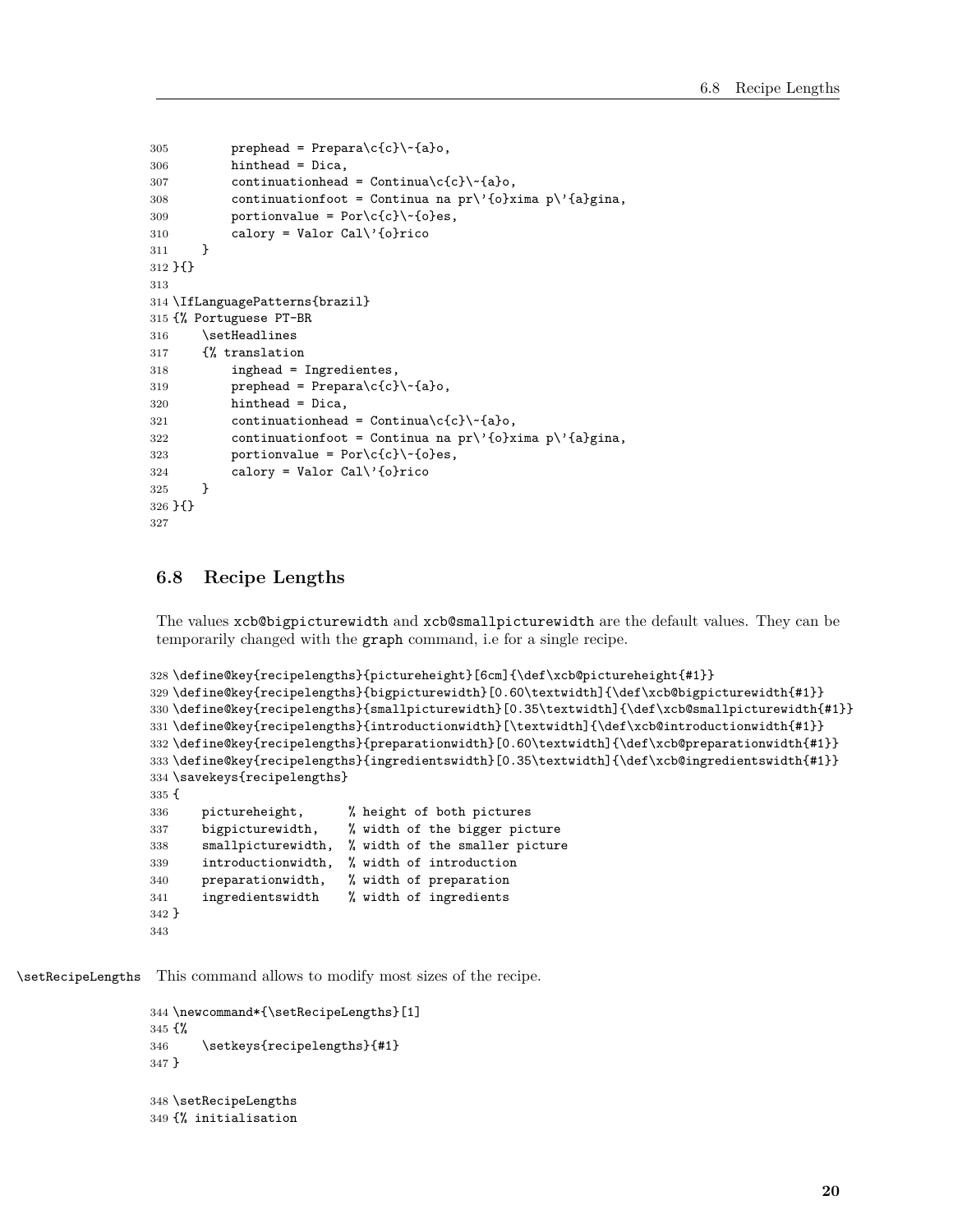```
350 pictureheight,
351 bigpicturewidth,
352 smallpicturewidth,
353 introductionwidth,
354 preparationwidth,
355 ingredientswidth
356 }
357
```
# <span id="page-20-0"></span>**6.9 Recipe Commands**

The following commands are implemented for inserting the recipe content.

#### <span id="page-20-1"></span>**Main Commands**

These commands provide the main functionality for inserting a recipe.

#### \introduction

```
358 %% MAIN COMMANDS
359 \newcommand{\introduction}[1]
360 {% Introduction before the preparation and ingredients
361 \def\xcb@introduction
362 {%
363 \color{\xcb@color@intro}
364 \begin{framed}
365 \xcb@fontsize@intro#1
366 \end{framed}
367 }
368 }
369
```
\graph This command is used for entering the filename of the pictures. If a picture is not set, it is not shown.

```
370 \newcommand*{\graph}[1]
371 {%
372 \setkeys{picture}{#1}
373 }
374
```
\ingredients The command is used to insert the ingredients, which are displayed as a table. The optional argument conatins the number of table lines. It can be used to adjust the floating of the ingredients table. The package wrapfig has a problem to detect the length of the table, which is shown at [http://tex.](http://tex.stackexchange.com/questions/83231/text-not-spanning-full-page-after-wraptable) [stackexchange.com/questions/83231/text-not-spanning-full-page-after-wraptable](http://tex.stackexchange.com/questions/83231/text-not-spanning-full-page-after-wraptable) for example.

```
375 \newcommand*{\ingredients}[2][\empty]
376 {% The optional argument contains the number of lines
377 \def\xcb@ingredientslines{#1}
378 \def\xcb@ingredients
379 {%
380 \xcb@name@inghead
381 \\[1em]
```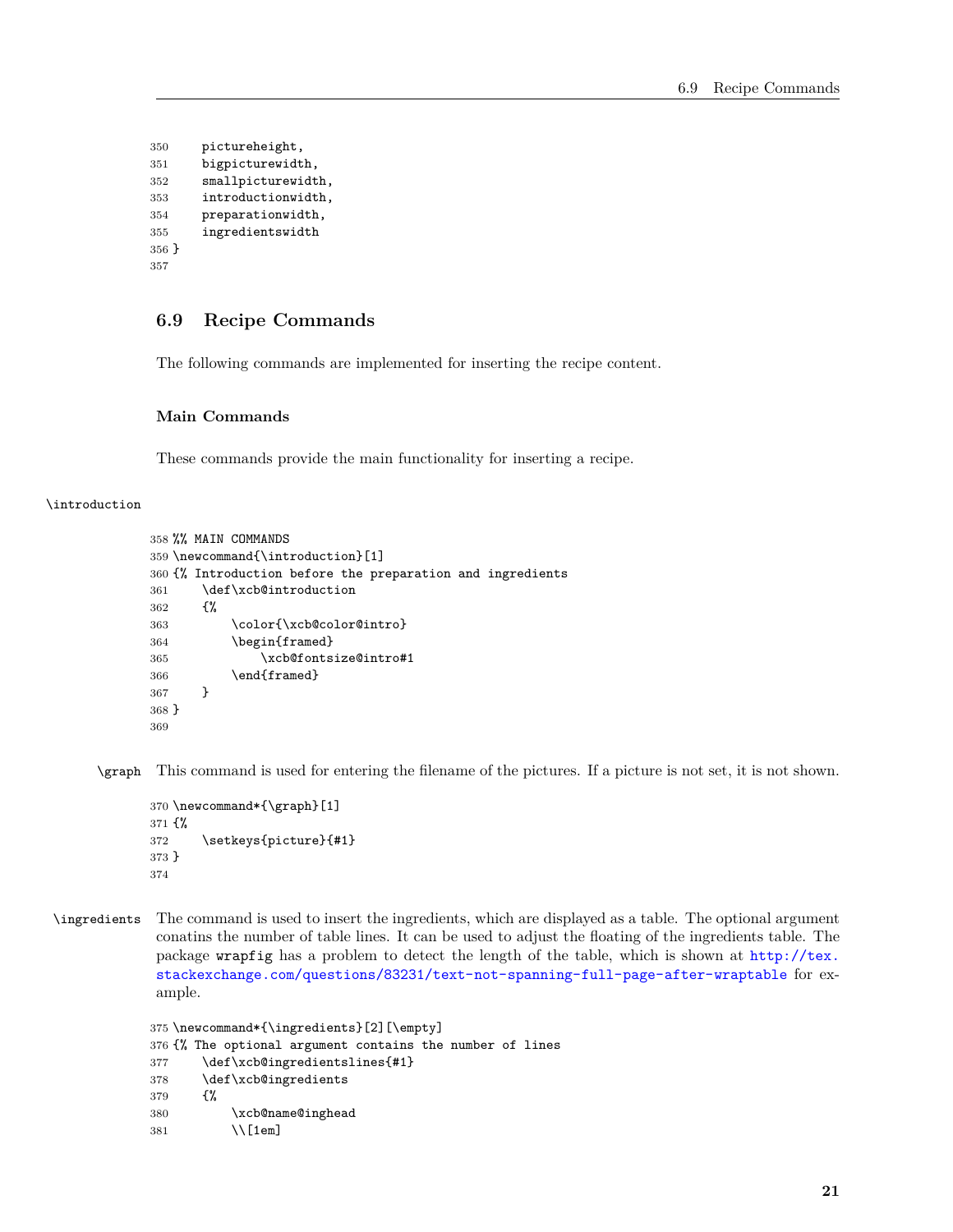```
382 {\xcb@fontsize@ing\color{\xcb@color@ing}
383 \begin{tabulary}{\xcb@ingredientswidth}{rL}
384 #2
385 \end{tabulary}}
386 }
387 }
388
```
\preparation This command enables the user to insert the preparation steps.

```
389 \newcommand{\preparation}[1]
390 {%
391 \def\xcb@preparation
392 {%
393 \xcb@name@prephead
394 %\\[4pt]
395 \xcb@fontsize@prep\color{\xcb@color@prep}#1
396 }
397 \setcounter{step}{0}
398 }
399
```
\suggestion The command is intended to insert some suggestions after the preparation and ingredients part. It is expandable in order to create more than one suggestion in one recipe.

```
400 \newcommand{\suggestion}[2][]
401 {%
402 \g@addto@macro\xcb@suggestion
403 {%
404 \xcb@separationgraph{\xcb@color@separationgraph}
405 \{ \equiv \quad \{ \equiv 41\} \}406 {%
407 {\color{\xcb@color@suggestion}#2}
408 }<br>409 {%
409
410 \textbf{{\color{\xcb@color@suggestionhead}#1}}
411
412 {\cdot{\xcb@color{\csc{suggestion}}}#2}413 }<br>414 }
414 }
415 }
416
```
\hint This command allows the user to insert an optional hint at the bottom of the recipe.

```
417 \newcommand{\hint}[1]
418 {%
419 \def\xcb@hint
420 \{ \%421 \pagebreak[1] % begin here a new page, if the space is small
422 \begin{tikzpicture}[line width = 1.5pt, \xcb@color@hintline]
423 \useasboundingbox (0,0) -- ++(right:3.5cm) -- ++(up:3mm) -- ++(left:3.5cm) -- cycle;
424 \ddot{c} \ddot{c} \ddot{c} \ddot{c} \ddot{c} \ddot{c} \ddot{c} \ddot{c} \ddot{c} \ddot{c} \ddot{c} \ddot{c} \ddot{c} \ddot{c} \ddot{c} \ddot{c} \ddot{c} \ddot{c} \ddot{c} \ddot{c} \ddot{c} \ddot{c} \ddot{c} \ddot{c}425 \d (0, 3mm) -- ++(down:2.4cm);
426 \end{tikzpicture}
427
```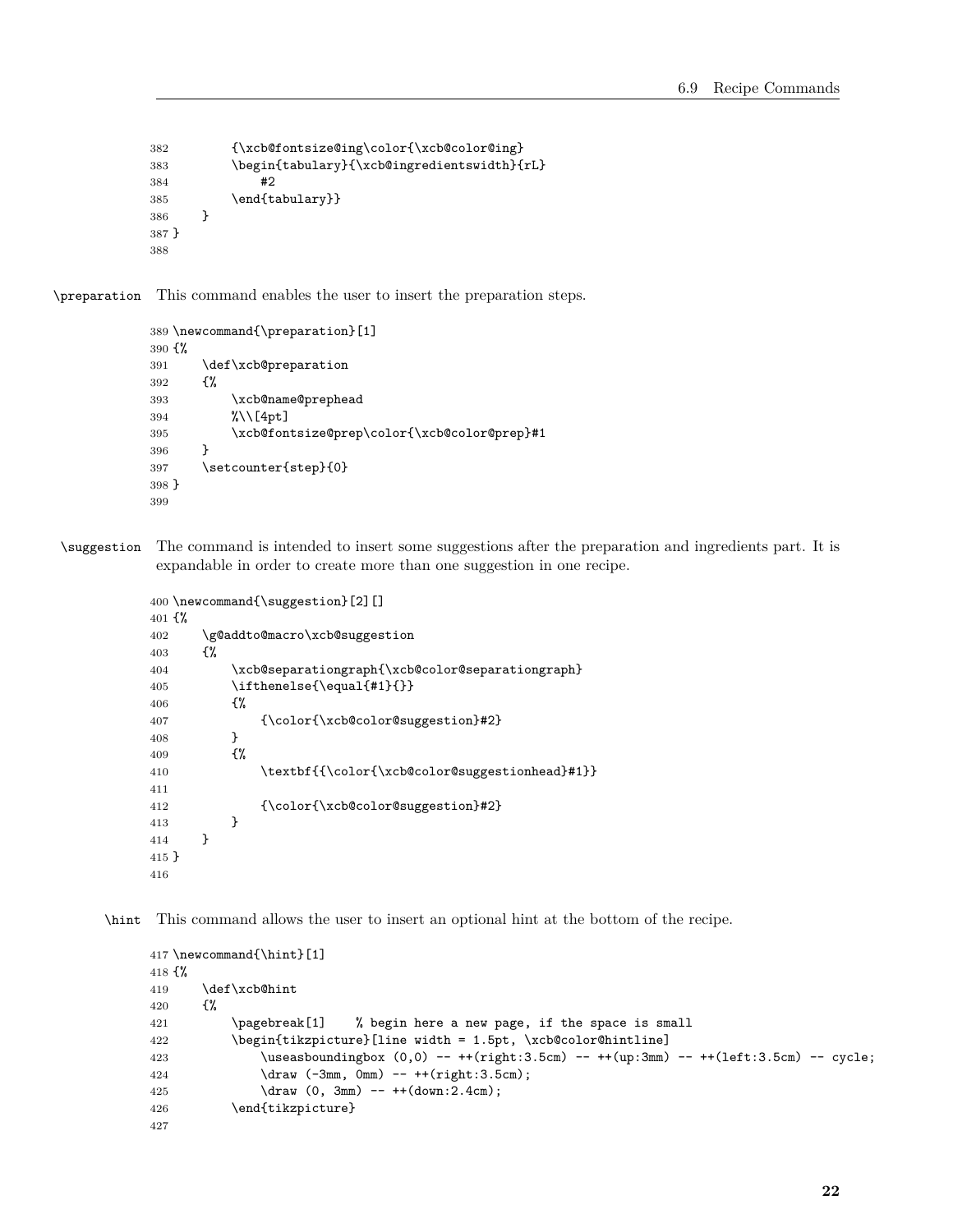```
428 \nopagebreak
429
430 \begingroup % a group for the hint
431 \leftskip1em
432 \xcb@name@hinthead
433 \nopagebreak
434
435 \itshape{\color{\xcb@color@hint}\xcb@fontsize@hint{#1}}
436 \par
437 \endgroup
438 }
439 }
440
```
#### <span id="page-22-0"></span>**Supporting Commands**

The following commands are intended to simplify inserting some parts of the recipe like backing temperatures.

\step The command is used for numbering the steps of preparation. Take a look at the lettrine package for details.

```
441 %% SUPPORTING COMMANDS
442 \newcommand{\step}
443 {%
444 \lambda lettrine<br>445 \lambda445446 lines=2,
447 lhang=0, % space into margin, value between 0 and 1
448 loversize=0.15, % enlarges the height of the capital
449 slope=0em,
450 findent=1em, % gap between capital and intended text
451 nindent=0em % shifts all intended lines, begining with the second line
452 ]{\stepcounter{step}\thestep}{}%
453 }
454
```
\portion This macro is for inserting the portions correctly. By renewing this command you can easiliy define your own design for the portions.

```
455 \newcommand*{\portion}[2][\xcb@name@portionvalue]
456 {%
457 \unit[#2]{#1}
458 }
459
```
\bakingtemperature This macro is used for inserting different bakingtemperatures. Only entered temperatures are displayed (with a symbol from cookingsymbols package). You can change the order of the temperatures by renew this command.

```
460 \define@key{bakingtemperature}{fanoven}[]{\def\xcb@bakingtemperature@fanoven{#1}}
461 \define@key{bakingtemperature}{topbottomheat}[]{\def\xcb@bakingtemperature@topbottomheat{#1}}
462 \define@key{bakingtemperature}{topheat}[]{\def\xcb@bakingtemperature@topheat{#1}}
463 \define@key{bakingtemperature}{bottomheat}[]{\def\xcb@bakingtemperature@bottomheat{#1}}
```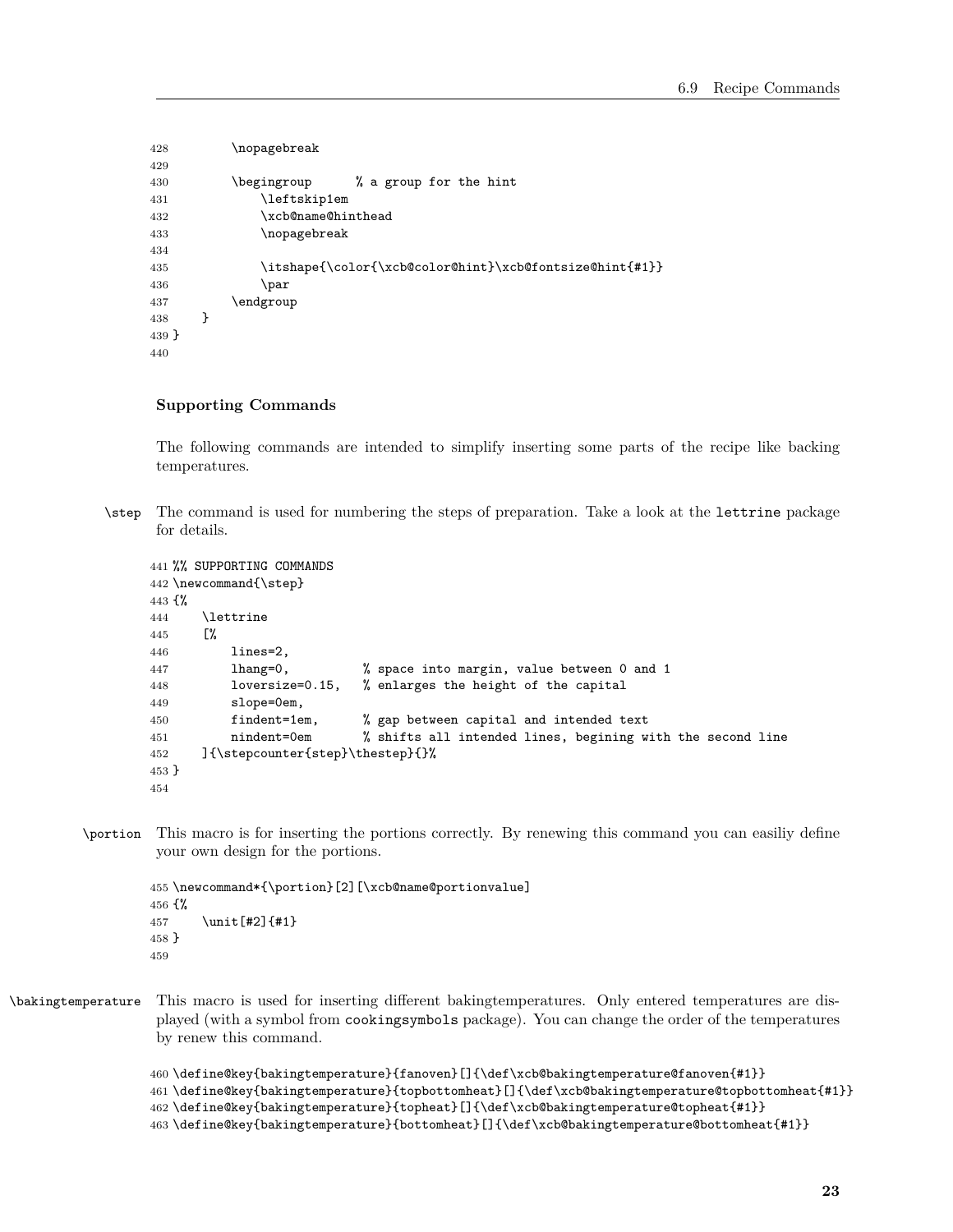```
464 \define@key{bakingtemperature}{gasstove}[]{\def\xcb@bakingtemperature@gasstove{#1}}
465
466 \newboolean{xcb@bakingtemperature@firstentry}
467 \newcommand*{\bakingtemperature}[1]
468 {%
469 \setboolean{xcb@bakingtemperature@firstentry}{true}%
470 \setkeys{bakingtemperature}{fanoven, topbottomheat, topheat, bottomheat, gasstove}%
471 \setkeys{bakingtemperature}{#1}%
472
473 \ifthenelse{\equal{\xcb@bakingtemperature@fanoven}{}}%
474 {}%
475 {%
476 \xcb@bakingtemperature@fanoven \ {\fontsize{14.5pt}{10pt}\Fanoven}%
477 \setboolean{xcb@bakingtemperature@firstentry}{false}%
478 }%
479 \ifthenelse{\equal{\xcb@bakingtemperature@topbottomheat}{}}%
480 {}%
481 {%
482 \ifthenelse{\boolean{xcb@bakingtemperature@firstentry}}{\setboolean{xcb@bakingtemperature@firstentry}{false}}{, }%
483 \xcb@bakingtemperature@topbottomheat \ {\fontsize{14.5pt}{10pt}\Topbottomheat}%
484 }%
485 \ifthenelse{\equal{\xcb@bakingtemperature@topheat}{}}%
486 {}%
487 {%
488 \ifthenelse{\boolean{xcb@bakingtemperature@firstentry}}{\setboolean{xcb@bakingtemperature@firstent:
489 \xcb@bakingtemperature@topheat \ {\fontsize{14.5pt}{10pt}\Topheat}%
490 }%
491 \ifthenelse{\equal{\xcb@bakingtemperature@bottomheat}{}}%
492 {}%
493 {%
494 \ifthenelse{\boolean{xcb@bakingtemperature@firstentry}}{\setboolean{xcb@bakingtemperature@firstentry}{false}}{, }%
495 \xcb@bakingtemperature@bottomheat \ {\fontsize{14.5pt}{10pt}\Bottomheat}%
496 }%
497 \ifthenelse{\equal{\xcb@bakingtemperature@gasstove}{}}%
498 {}%
499 {%
500 \ifthenelse{\boolean{xcb@bakingtemperature@firstentry}}{\setboolean{xcb@bakingtemperature@firstenti
501 \xcb@bakingtemperature@gasstove \ {\fontsize{14.5pt}{10pt}\Gasstove}%
502 }%
503 }
504
```
#### <span id="page-23-0"></span>**Internal Commands**

#### \xcb@cmd@recipeoverview

```
505 %% INTERNAL COMMANDS
506 \newcommand{\xcb@cmd@recipeoverview}
507 {
508 \begin{tabular}{rl}
509 \ifthenelse{\equal{\xcb@preparationtime}{}}
510 \{\} not set => not shown
511 }
512 {
513 \xcb@name@preparationtime & \xcb@preparationtime\\
514 }
515 \ifthenelse{\equal{\xcb@bakingtime}{}}
```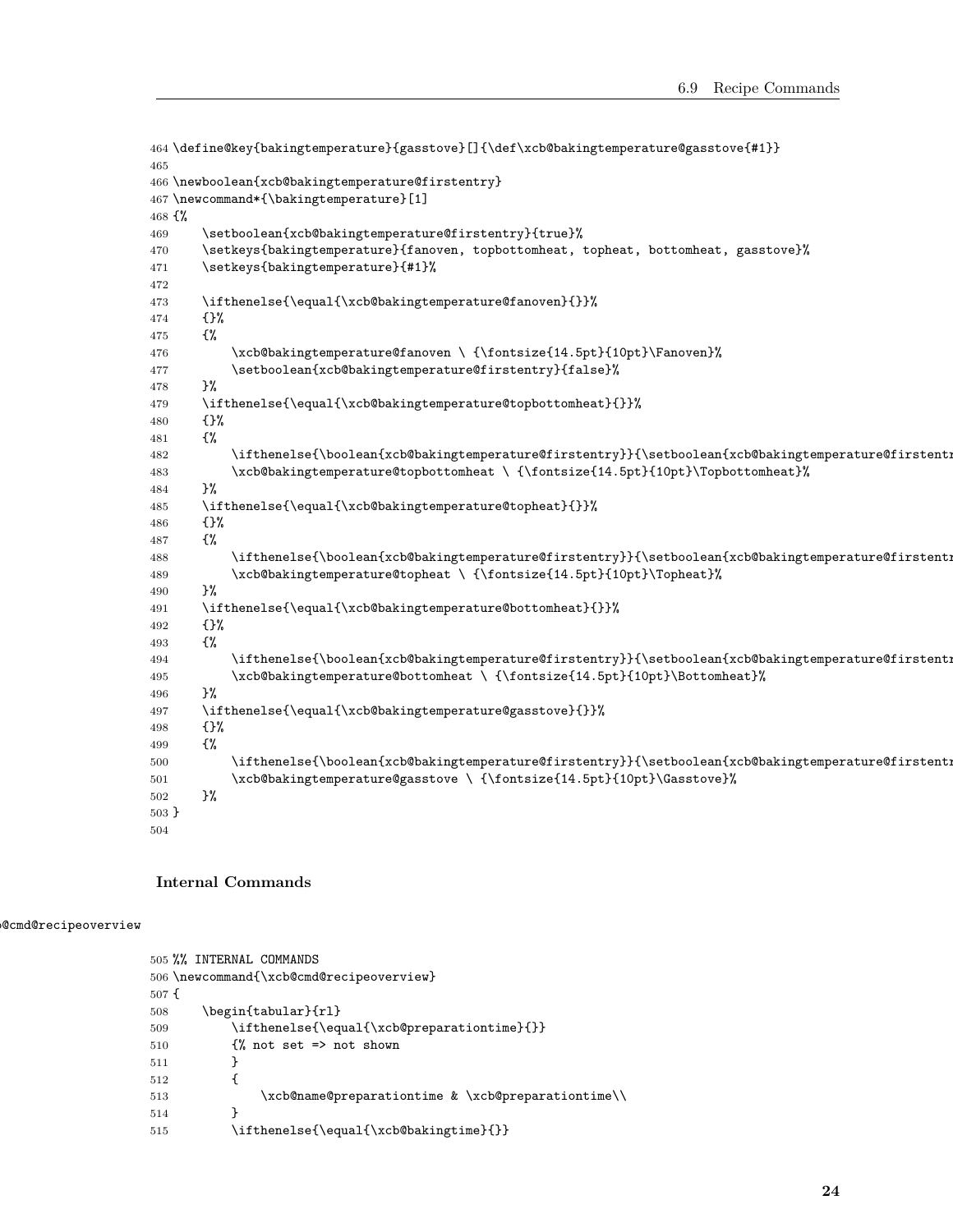```
516 \frac{1}{6} not set => not shown
517 }
518 {
519 \xcb@name@bakingtime & \xcb@bakingtime\ifthenelse{\equal{\xcb@bakingtemperature}{}}
520 {
521 \quad \lambda522 }
523 {,\hspace{1em} \xcb@name@bakingtemperature \hspace{1ex} \xcb@bakingtemperature\\
524 }
525 }
526 \ifthenelse{\equal{\xcb@portion}{}}
527 {% not set => not shown
528 }
529 {
530 \xcb@name@portion & \xcb@portion\\
531 }
532 \ifthenelse{\equal{\xcb@calory}{}}
533 \{\% \text{ not set} =\text{> not shown}\}534 }
535 {
536 \xcb@name@calory & \xcb@calory\\
537 }
538 \ifthenelse{\equal{\xcb@source}{}}
539 \{\% not set => not shown
540 }
541 {
542 \xcb@name@source & \xcb@source
543 }
544 \end{tabular}
545 }
546
```
T he following command is needed, if more ingredients than preparation (steps) are inserted. In this case the wrapfigure package behaves in a strange way. The result is that the hint is also floating around the ingredients, although the "box" is already closed. This command repairs this effect. It is taken from <http://mizine.de/latex/wrapfigure-austricksen/>.

```
547 \newcommand\xcb@cmd@wrapfill
548 {% Bug fix for wrapfigure package
549 \par
550 \ifx\parshape\WF@fudgeparshape
551 \nobreak
552 \varkappaip-\baselineskip553 \vskip\c@WF@wrappedlines\baselineskip
554 \allowbreak
555 \WFclear
556 \fi
557 }
558
```
The following code lines define the behaviour of the two pictures

```
559 \define@key{picture}{small}[]{
560 \def\xcb@picture@small{
561 \ifthenelse{\equal{#1}{}}
562 \{\% \text{ not set} =\text{> not shown}\}563 }
```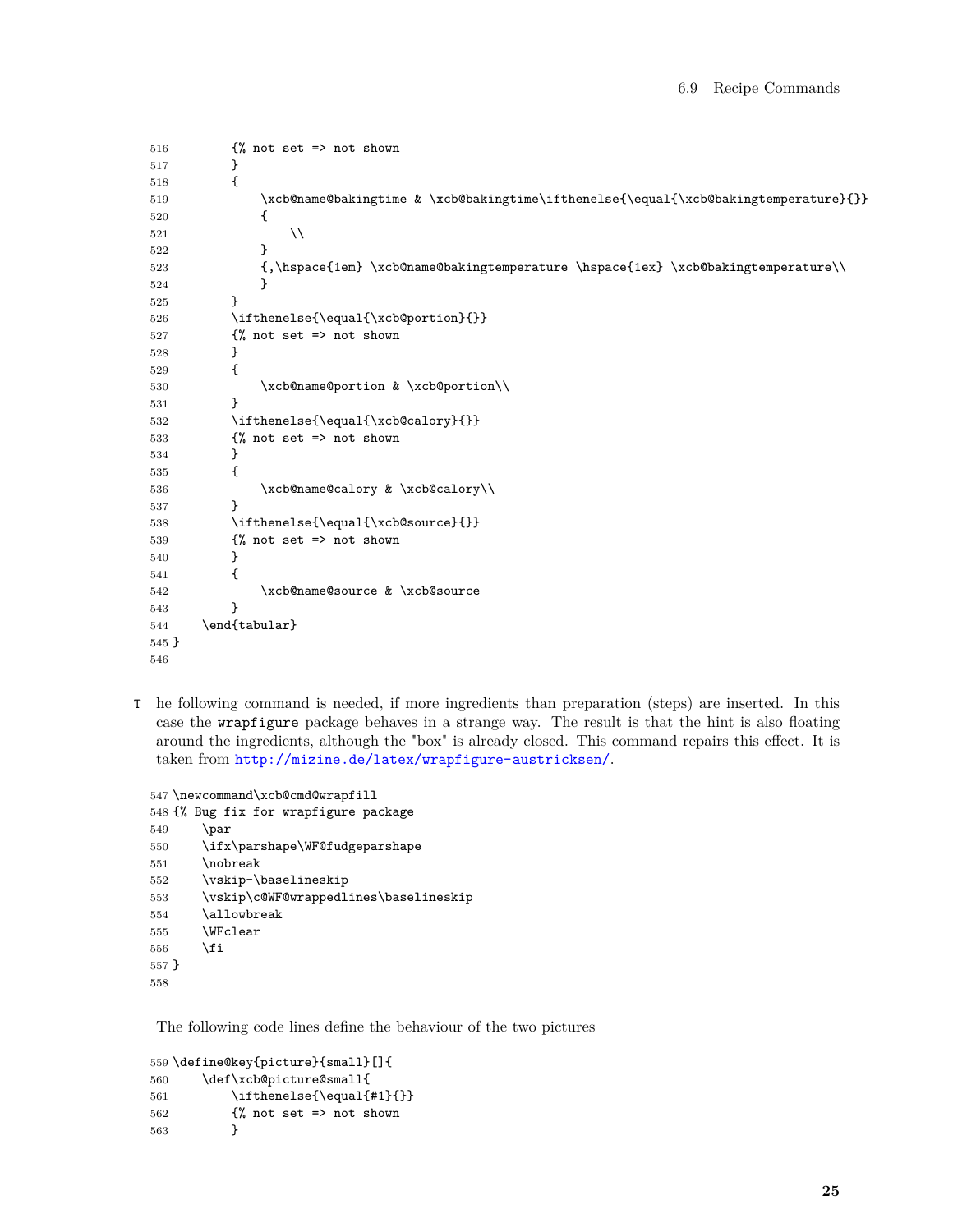```
564 {
565 \vspace{-0.6cm}
566 \includegraphics[width=\linewidth, height = \xcb@pictureheight, keepaspectratio]{#1}
567 }
568 }
569 }
570 \define@key{picture}{smallpicturewidth}[]{\def\xcb@picture@smallwidth{#1}}
571 \define@key{picture}{bigpicturewidth}[]{\def\xcb@picture@bigwidth{#1}}
572 \define@key{picture}{big}[]{
573 \def\xcb@picture@big{
574 \ifthenelse{\eq{4}1}{1}575 \{ \text{\% not set =} \text{ not shown} \}576 }
577 {
578 \vspace{-0.6cm}
579 \includegraphics[width=\linewidth, height = \xcb@pictureheight, keepaspectratio]{#1}
580 }
581 }
582 }
583
```
The definition of the recipe properties.

```
584 \define@key{recipe}{preparationtime}[]{\def\xcb@preparationtime{#1}}
585 \define@key{recipe}{bakingtime}[]{\def\xcb@bakingtime{#1}}
586 \define@key{recipe}{bakingtemperature}[]{\def\xcb@bakingtemperature{#1}}
587 \define@key{recipe}{portion}[]{\def\xcb@portion{#1}}
588 \define@key{recipe}{calory}[]{\def\xcb@calory{#1}}
589 \define@key{recipe}{source}[]{\def\xcb@source{#1}}
590
```
This command provides an graphical separator. It is intended to separate the preparation and ingredients part from the optional suggestions. The required parameter must be a color and the optional argument is used to scale the graphic.

#### \xcb@separationgraph

```
591 \newcommand*{\xcb@separationgraph}[2][1.5]
592 {% Graphical separator
593 \begin{center}
594 \begin{tikzpicture}[scale=#1]
595 \fill[color=#2] (0,0) -- (-0.2, 0.1) -- (-4, 0) -- (-0.2, -0.1) -- cycle;
596 \fill[color=#2] (0,0) -- (0.2, 0.1) -- (4, 0) -- (0.2, -0.1) -- cycle;
597 \fill[color=#2] (0,0) circle (0.1);
598 \end{tikzpicture}
599 \end{center}
600 }
601
```
#### <span id="page-25-0"></span>**6.10 Hooks**

The following hooks allow the user to insert data many different places in the recipe in order to customize the recipe.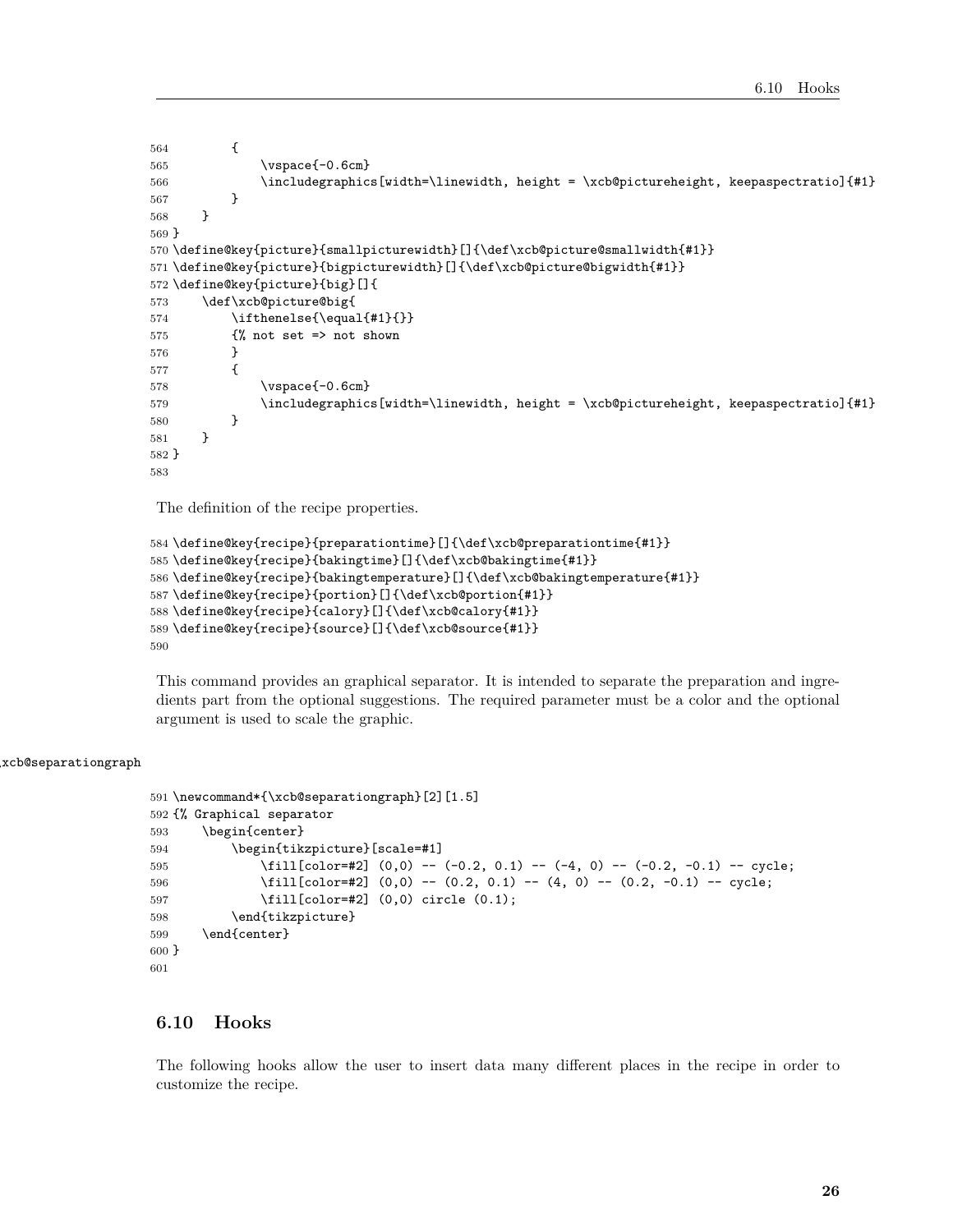T he content of this hook command is inserted before the (two) pictures. Therefore it is the first page content (aside from the page headline etc).

```
602 %% HOOKS
603 \newcommand*{\pregraph}[1]
604 {% Hook: entered before the pictures
605 \def\xcb@hook@pregraph
606 {%
607 \begin{minipage}[T]{\textwidth}
608 #1
609 \vspace{0.6cm}
610 \end{minipage}
611 }
612 }
613
```
T his command is inserted before the title of the recipe. That means it is displayed after the pictures.

```
614 \newcommand*{\pretitle}[1]
615 {% Hook: entered before the recipe title
616 \def\xcb@hook@pretitle
617 {%
618 #1
619 }
620 }
621
```
T he next macro is integrated before the overview of the recipe and therefore after the recipe title.

```
622 \newcommand*{\prerecipeoverview}[1]
623 {% Hook: entered before the recipe overview
624 \def\xcb@hook@prerecipeoverview
625 {%
626 #1
627 }
628 }
629
```
T his command is inserted before the preparation headline and steps, i.e. it is beside the ingredients.

```
630 \newcommand*{\prepreparation}[1]
631 {% Hook: entered before the preparation (steps)
632 \def\xcb@hook@prepreparation
633 {%
634 #1
635 }
636 }
637
```
T his command is inserted after the preparation headline and steps, i.e. it is beside the ingredients.

```
638 \newcommand*{\postpreparation}[1]
639 {% Hook: entered after the preparation (steps)
640 \def\xcb@hook@postpreparation
641 {%
```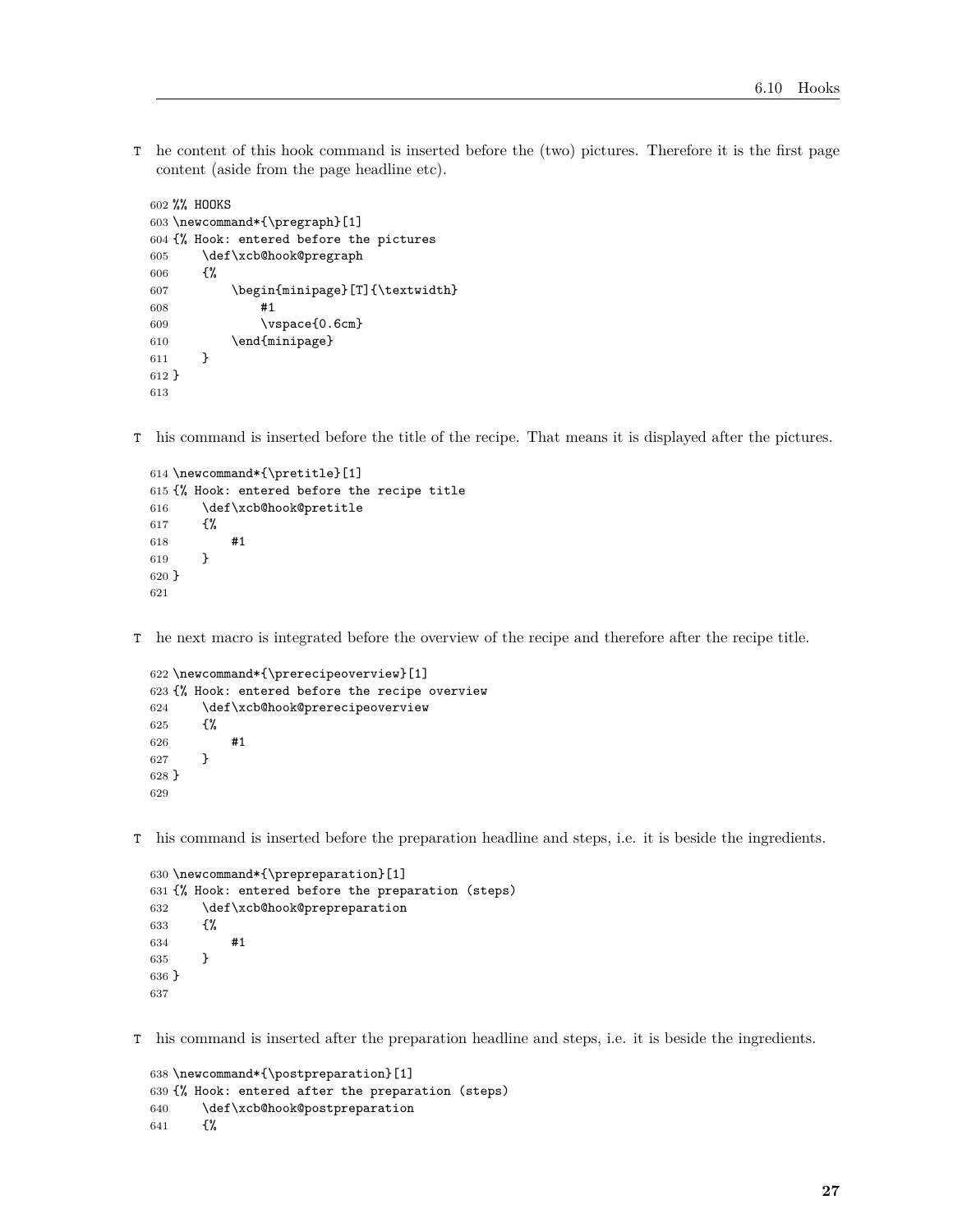#1 } } 

T he following hook command is integrated before the ingredients. That means it parallel to the preparation.

```
646 \newcommand*{\preingredients}[1]
647 {% Hook: entered before the ingredients
648 \def\xcb@hook@preingredients
649 {%
650 #1
651 }
652 }
653
```
T he following hook command is integrated after the ingredients. That means it parallel to the preparation.

```
654 \newcommand*{\postingredients}[1]
655 {% Hook: entered after the ingredients
656 \def\xcb@hook@postingredients
657 {%
658 #1
659 }
660 }
661
```
#### <span id="page-27-0"></span>**6.11 Recipe Environment**

recipe This the environment for inserting recipes. Inside you define your ingredients, preparation, pictures (graph) and maybe suggestions and/or a hint. The commands xcb@cmd@myrecipeoverview and xcb@cmd@wrapfill are intended for internal use only.

```
662 \newenvironment{recipe}[2][]
663 {% initialisation
664 \setkeys{recipe}{preparationtime, bakingtime, bakingtemperature, portion, calory, source}
665 \setkeys{picture}{small, big, smallpicturewidth=\xcb@smallpicturewidth, bigpicturewidth=\xcb@bigpicture
666 \def\xcb@hook@pregraph{}
667 \def\xcb@hook@pretitle{}
668 \def\xcb@introduction{}
669 \def\xcb@hook@prepreparation{}
670 \preparation{}
671 \def\xcb@hook@postpreparation{}
672 \def\xcb@hook@preingredients{}
673 \ingredients{}
674 \def\xcb@hook@postingredients{}
675 \def\xcb@suggestion{}
676 \def\xcb@hint{}
677
678 \def\xcb@recipename{#2}
679 \setkeys{recipe}{#1} % reading the optional parameters
680
681 \setcounter{xcb@newpagefoot}{1}
```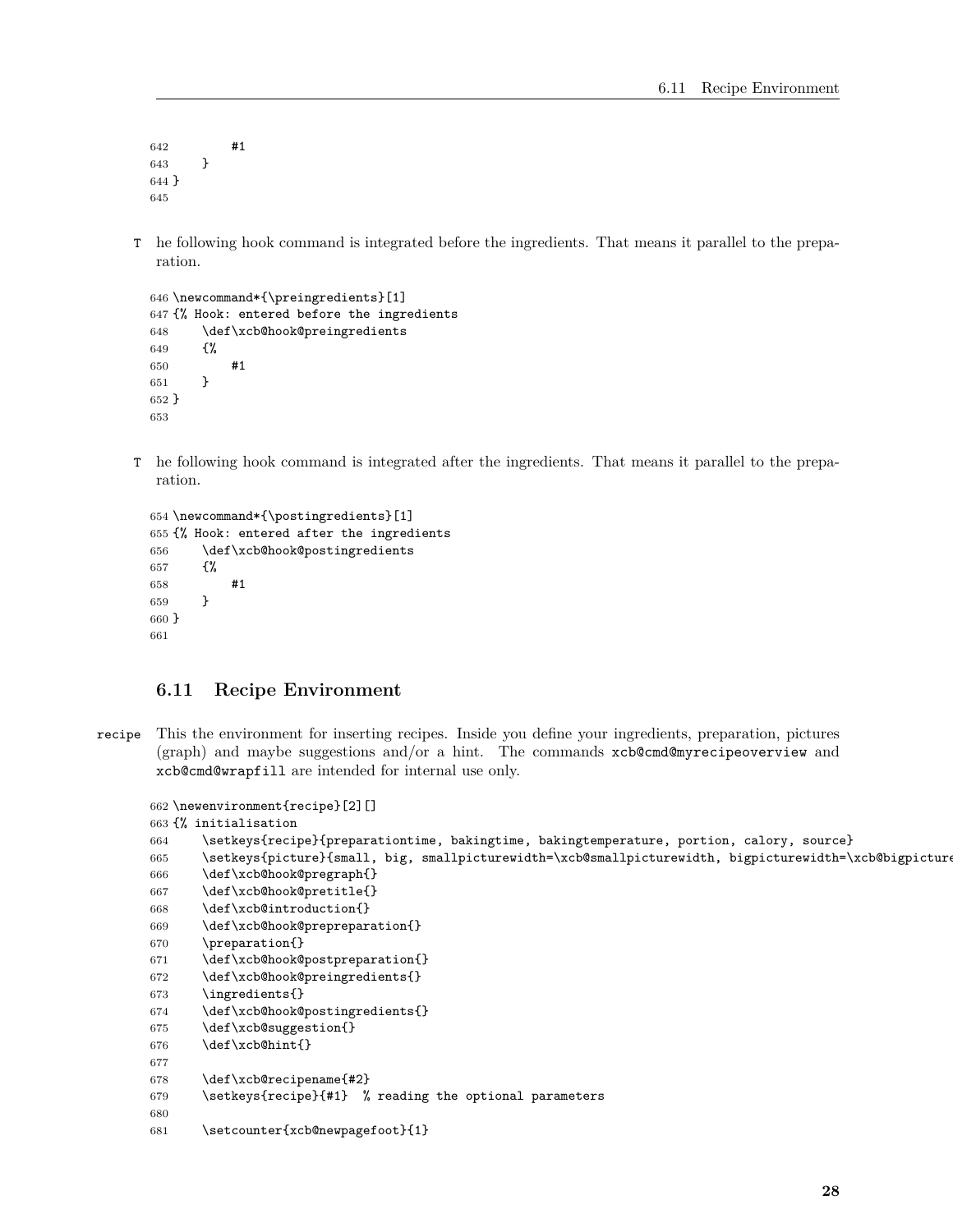```
682 \setcounter{xcb@newpagehead}{\value{page}}
683 }
684 {% this part is executed at \end{recipe}
685 %% FIRST BLOCK
686 \xcb@hook@pregraph
687 \if@twoside
688 \ifodd\arabic{page}
689 \begin{minipage}[T]{\xcb@picture@bigwidth}
690 \xcb@picture@big
691 \end{minipage}
692 \hfill
693 \begin{minipage}[T]{\xcb@picture@smallwidth}
694 \xcb@picture@small
695 \end{minipage}
696 \else
697 \begin{minipage}[T]{\xcb@picture@smallwidth}
698 \xcb@picture@small
699 \end{minipage}
700 \hfill
701 \begin{minipage}[T]{\xcb@picture@bigwidth}
702 \xcb@picture@big
703 \end{minipage}
704 \fi
705 \else
706 \begin{minipage}[T]{\xcb@picture@bigwidth}
707 \xcb@picture@big
708 \end{minipage}
709 \hfill
710 \begin{minipage}[T]{\xcb@picture@smallwidth}
711 \xcb@picture@small
712 \end{minipage}
713 \forallfi
714
715 %% SECOND BLOCK
716 \xcb@hook@pretitle
717 \recipesection[\normalsize\xcb@recipename]%
718 {\hspace{-1em}\textcolor{\xcb@color@recipename}{\xcb@font@recipename\xcb@recipename}}
719 \xcb@cmd@recipeoverview
720
721 \xcb@introduction
722
723 %% THIRD BLOCK
724 \ifthenelse{\equal{\xcb@ingredientslines}{\empty}}%
725 {%
726 \begin{wraptable}{r}{\xcb@ingredientswidth}
727 {% No line number given by the user
728 \vspace{-1em} % same height of ingredients and preparation
729 \xcb@hook@preingredients
730
731 \xcb@ingredients
732
733 \xcb@hook@postingredients
734 }
735 \end{wraptable}<br>736 }
736 }
737 {%
738 \begin{wraptable}[\xcb@ingredientslines]{r}{\xcb@ingredientswidth}
739 {% Use the given line number by the user
```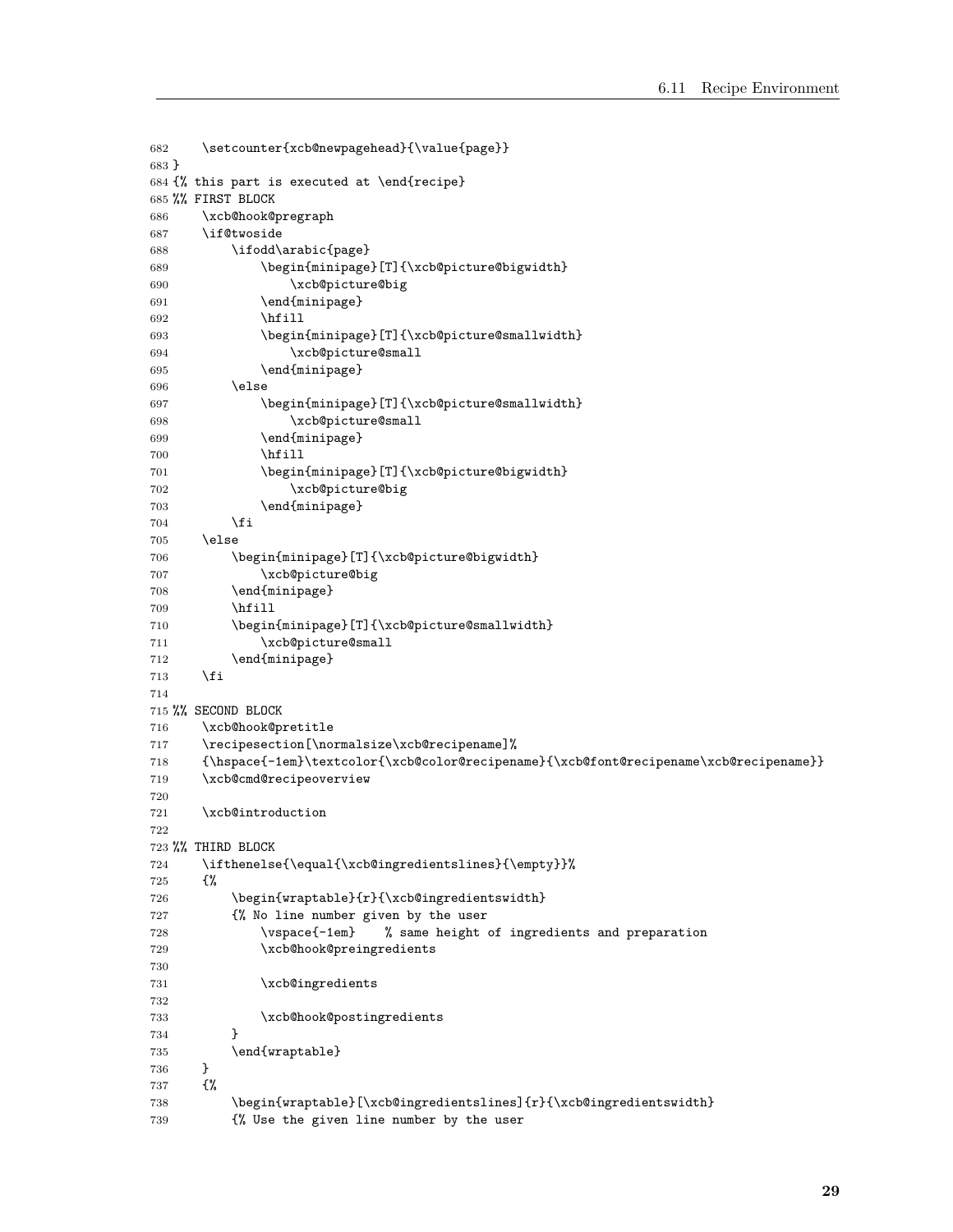```
740 \vspace{-1em} % same height of ingredients and preparation
741 \xcb@hook@preingredients
742
743 \xcb@ingredients
744
745 \xcb@hook@postingredients
746 }
747 \end{wraptable}
748 }
749 \xcb@hook@prepreparation
750
751 \xcb@preparation
752
753 \xcb@hook@postpreparation
754
755 \xcb@suggestion
756
757 \forallfill
758
759 \xcb@cmd@wrapfill
760 \xcb@hint
761 \setcounter{xcb@newpagefoot}{0}
762 }
763
```
# <span id="page-29-0"></span>**6.12 Header and Footer**

```
764 \pagestyle{fancy}
765 \renewcommand{\sectionmark}[1]
766 {%
767 \markright{\MakeUppercase{\thesection.\ #1}}
768 }
769 \renewcommand{\headrulewidth}
770 {%
771 0.5pt
772 }
773 \fancyhf{}
774 \if@twoside
775 \fancyfoot[LE,RO]{\textbf{\thepage}}
776 \fancyhead[LE,RO]{\rightmark}
777 \else
778 \fancyfoot[R]{\textbf{\thepage}}
779 \fancyhead[R]{\rightmark}
780 \fi
781 \fancyhead[C]{\@newpagehint{head}}
782 \fancyfoot[C]{\@newpagehint{foot}}
783
```
Below the counter for the header and the footer are defined and initialised.

```
784 \newcounter{xcb@newpagehead}
785 \setcounter{xcb@newpagehead}{0}
786 \newcounter{xcb@newpagefoot}
787 \setcounter{xcb@newpagefoot}{0}
```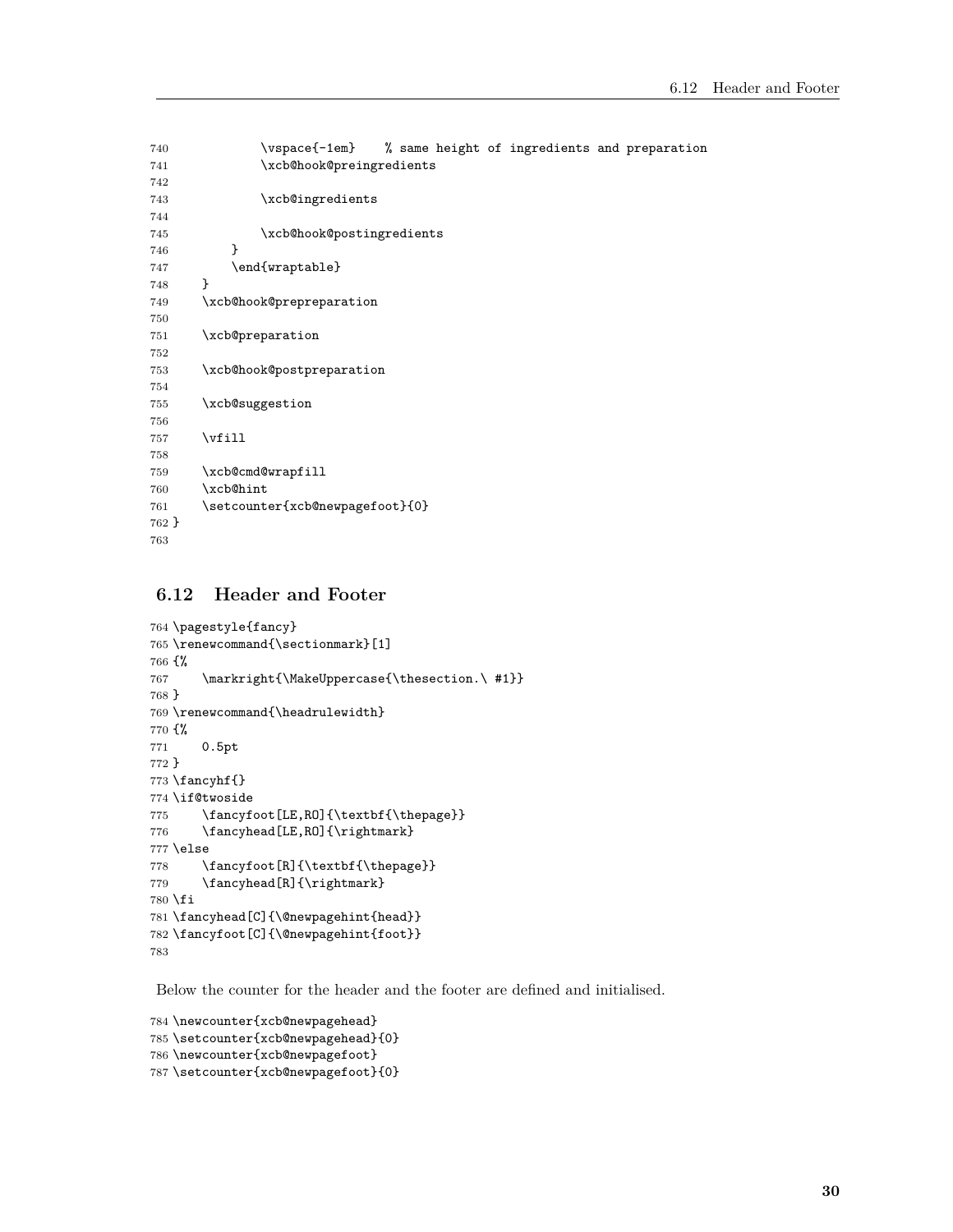\@newpagehint This macro is used to create a hint in the head or foot of the page, that the recipe is longer than one page.

```
788 \newcommand*{\@newpagehint}[1]
789 {
790 \ifthenelse{\equal{#1}{head}}
791 {
792 \ifnum \value{xcb@newpagehead} < \value{page}
793 \ifnum \value{xcb@newpagehead} > 0
794 \xcb@name@continuationhead
795 \fi
796 \overline{f}797 }
798 {
799 \ifthenelse{\value{xcb@newpagefoot} > 0}
800 {
801 \xcb@name@continuationfoot
802 }
803 {% if no message at the bottom is set, there is no need for a message on the next page
804 \setcounter{xcb@newpagehead}{0}
805 }
806 }
807 }
808
```
## <span id="page-30-0"></span>**6.13 Background Picture**

```
809 \define@key{background}{width}[\linewidth]{\def\xcb@background@width{#1}}
810 \define@key{background}{height}[\paperheight]{\def\xcb@background@height{#1}}
811 \define@key{background}{x}[0cm]{\def\xcb@background@x{#1}}
812 \define@key{background}{y}[0cm]{\def\xcb@background@y{#1}}
813 \define@key{background}{orientation}[default]{\def\xcb@background@orientation{#1}}
814 \savekeys{background}
815 {%
816 width,
817 height,
818 x,
819 y,
820 orientation
821 }
822
```
etBackgroundPicture This macro is intended to set easily a (transparent) background. The command uses the eso-pic package. If the implemented options are not satisfying you, you may take a look at the documentation of eso-pic when redefining this command.

```
823 \newcommand*{\setBackgroundPicture}[2][]
824 {%
825 \ClearShipoutPictureBG
826 \setkeys{background}{width, height, x, y, orientation} % initialisation
827 \setkeys{background}{#1}
828 \AddToShipoutPicture
829 {%
830 \ifthenelse{\equal{\xcb@background@orientation}{default}}
831 {% default
832 \put(\xcb@background@x, \xcb@background@y)
```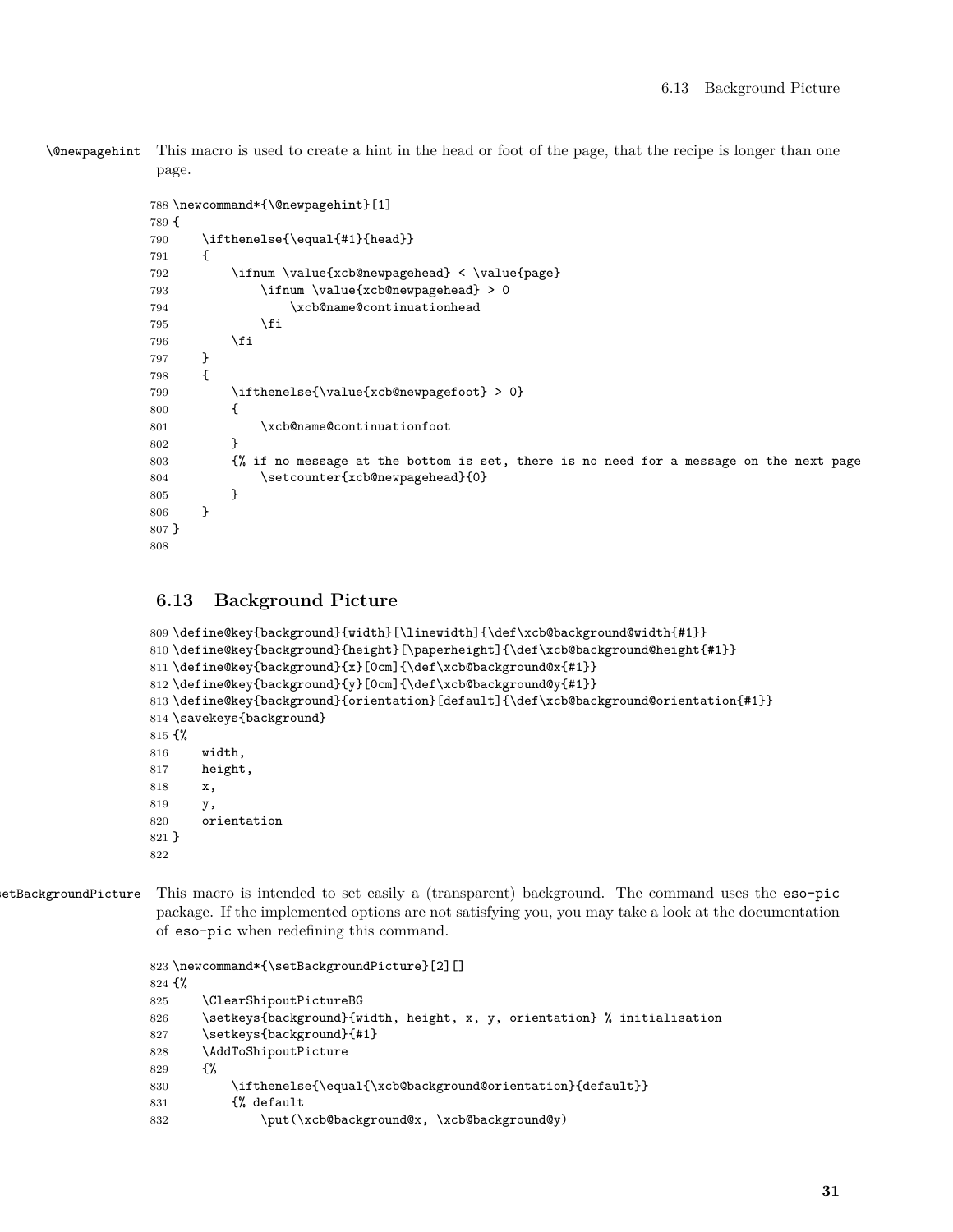| 833   |                                  | ₹%            |                                                                                         |
|-------|----------------------------------|---------------|-----------------------------------------------------------------------------------------|
| 834   |                                  |               | \parbox[b][\xcb@background@height]{\xcb@background@width}                               |
| 835   |                                  |               | - {%                                                                                    |
|       |                                  |               | $\forall$ ill                                                                           |
| 836   |                                  |               |                                                                                         |
| 837   |                                  |               | \includegraphics[width=\xcb@background@width, height=\xcb@background@height, keepaspect |
| 838   |                                  |               | $\forall$ ill                                                                           |
| 839   |                                  |               | }                                                                                       |
| 840   |                                  | }             |                                                                                         |
| 841   | }                                |               |                                                                                         |
| 842   | ₹%                               |               |                                                                                         |
| 843   |                                  |               | \ifthenelse{\equal{\xcb@background@orientation}{pagecenter}}                            |
| 844   |                                  |               | {% pagecenter                                                                           |
| 845   |                                  |               | \AtPageCenter{%                                                                         |
| 846   |                                  |               | \makebox(\xcb@background@x, \xcb@background@y)[c]                                       |
| 847   |                                  |               | -ር%                                                                                     |
| 848   |                                  |               | \includegraphics[width=\xcb@background@width, height=\xcb@background@height, keepas     |
| 849   |                                  |               | }                                                                                       |
| 850   |                                  |               | }                                                                                       |
| 851   |                                  | }             |                                                                                         |
| 852   |                                  | $\frac{1}{2}$ |                                                                                         |
| 853   |                                  |               | \ifthenelse{\equal{\xcb@background@orientation}{textcenter}}                            |
| 854   |                                  |               | {% textcenter                                                                           |
| 855   |                                  |               | \AtTextCenter{%                                                                         |
| 856   |                                  |               | \makebox(\xcb@background@x, \xcb@background@y)[c]                                       |
| 857   |                                  |               | {%                                                                                      |
| 858   |                                  |               | \includegraphics[width=\xcb@background@width, height=\xcb@background@height, ke         |
| 859   |                                  |               | }                                                                                       |
| 860   |                                  |               | }                                                                                       |
| 861   |                                  |               | }                                                                                       |
| 862   |                                  |               | {%                                                                                      |
|       |                                  |               | \ifthenelse{\equal{\xcb@background@orientation}{stockcenter}}                           |
| 863   |                                  |               | {% stockcenter                                                                          |
| 864   |                                  |               | \AtStockCenter{%                                                                        |
| 865   |                                  |               |                                                                                         |
| 866   |                                  |               | \makebox(\xcb@background@x, \xcb@background@y)[c]                                       |
| 867   |                                  |               | €%                                                                                      |
| 868   |                                  |               | \includegraphics[width=\xcb@background@width, height=\xcb@background@height             |
| 869   |                                  |               | }                                                                                       |
| 870   |                                  |               | }                                                                                       |
| 871   |                                  |               | }                                                                                       |
| 872   |                                  |               | {% error message                                                                        |
| 873   |                                  |               | \PackageError{xcookybooky}                                                              |
| 874   |                                  |               | {There is no '\xcb@background@orientation' option for background picture orientation    |
| 875   |                                  |               | {The possible options are: default, pagecenter, textcenter or stockcenter}              |
| 876   |                                  |               | }                                                                                       |
| 877   |                                  |               | }                                                                                       |
| 878   |                                  | }             |                                                                                         |
| 879   | }                                |               |                                                                                         |
| 880   |                                  |               |                                                                                         |
| 881   | }                                |               |                                                                                         |
| 882 } |                                  |               |                                                                                         |
|       | 883 $\langle$ /package $\rangle$ |               |                                                                                         |
|       |                                  |               |                                                                                         |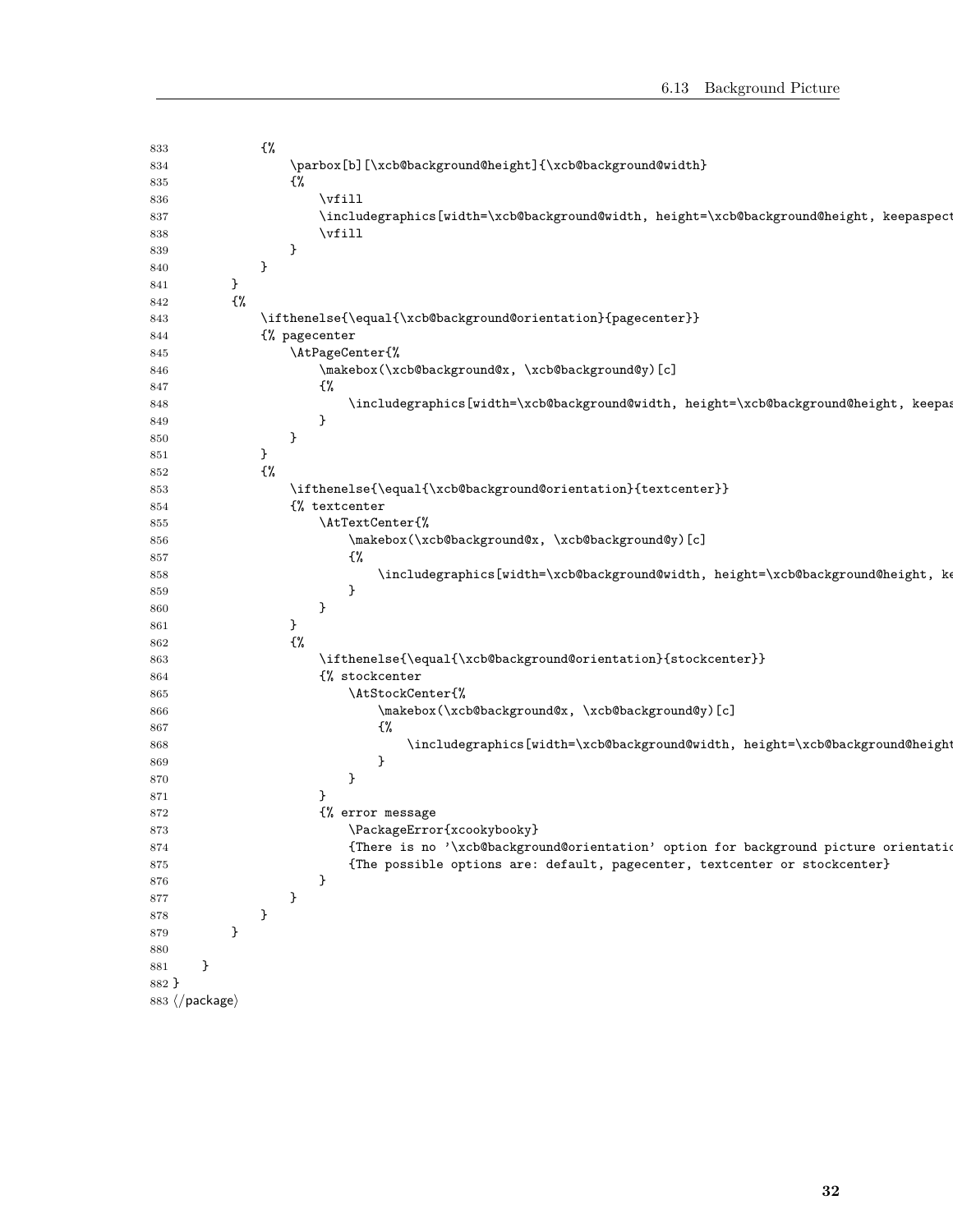# <span id="page-32-0"></span>**6.14 Configuration file**

This file is intended to change the design central. The most important commands are already written down. You have to submit the option myconfig, if you want to load the configuration file.

884  $\langle *config \rangle$  %% Change Layout \setRecipeColors {% recipename, intro, ing, inghead, prep, prephead, suggestion, suggestionhead, separationgraph, hint, hinthead, hintline, numeration } \setRecipeSizes {% recipename, intro, ing, inghead, prep, prephead, 911 suggestion, hint, hinthead } \setRecipeLengths {% pictureheight, bigpicturewidth, 920 smallpicturewidth, introductionwidth, preparationwidth, ingredientswidth } \setRecipenameFont{cmr}{T1}{m}{n} \setHeadlines {% inghead, prephead, hinthead, continuationhead, continuationfoot, preparationtime,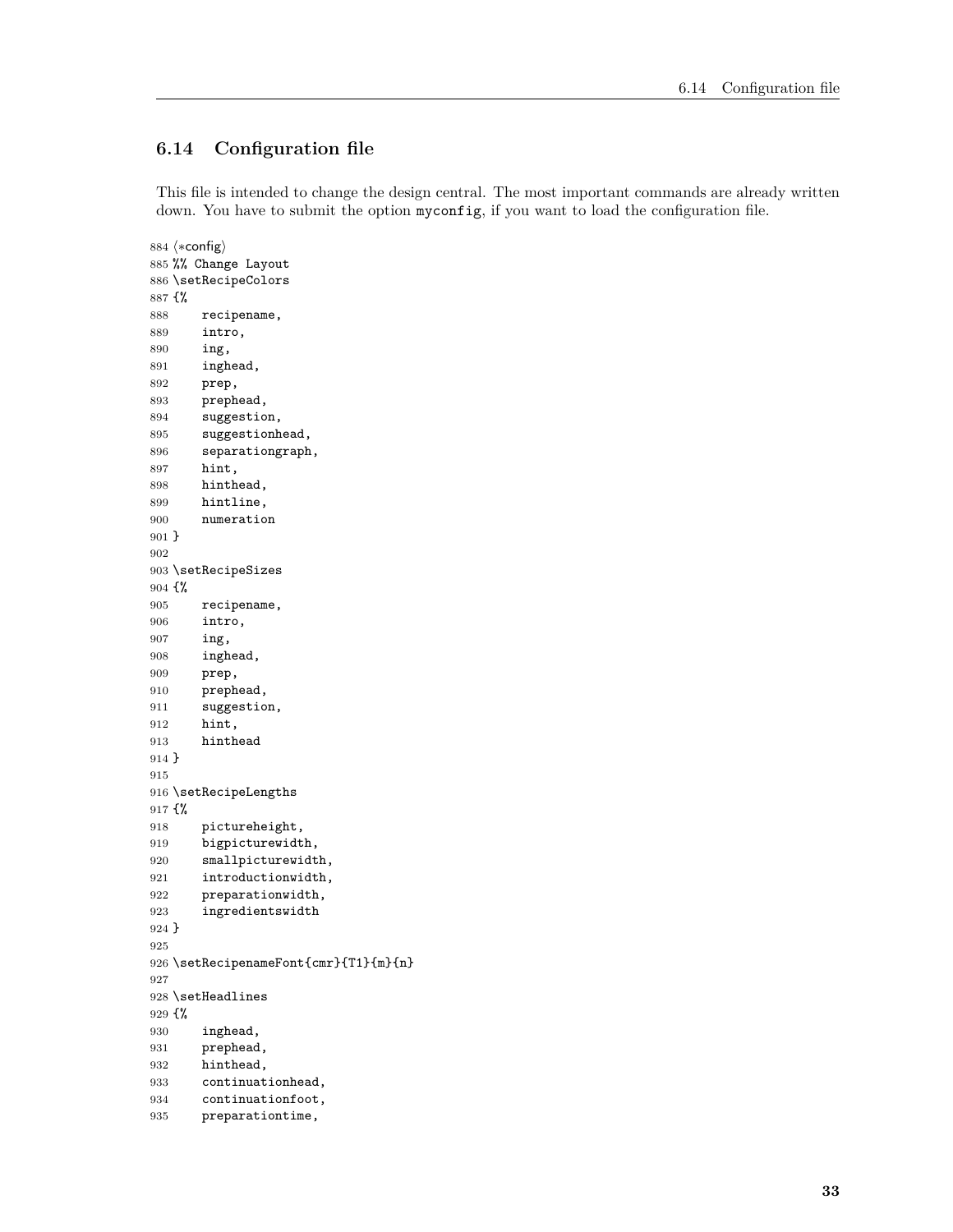```
936 bakingtime,
937 bakingtemperature,
938 portion,
939 portionvalue,
940 calory,<br>941 source
       source
942 }
943
944 \langle/config)
```
# **Index**

Numbers written in italic refer to the page where the corresponding entry is described; numbers underlined refer to the code line of the definition; numbers in roman refer to the code lines where the entry is used.

| <b>Symbols</b>                                                              | F                                                                                                                              |  |  |  |  |  |  |  |  |  |
|-----------------------------------------------------------------------------|--------------------------------------------------------------------------------------------------------------------------------|--|--|--|--|--|--|--|--|--|
|                                                                             | \familydefault<br>-182                                                                                                         |  |  |  |  |  |  |  |  |  |
| \@fancywarning<br>16                                                        | \fancyfoot  775, 778, 782                                                                                                      |  |  |  |  |  |  |  |  |  |
| \@newpagehint  781, 782, 788                                                | \fancyhead  776, 779, 781                                                                                                      |  |  |  |  |  |  |  |  |  |
| $\setminus$ 305, 307, 309, 319, 321, 323                                    | $\{\text{ancyhf} \dots \dots \dots \dots \dots \dots \dots$<br>773                                                             |  |  |  |  |  |  |  |  |  |
|                                                                             | 476                                                                                                                            |  |  |  |  |  |  |  |  |  |
|                                                                             | \fill  595-597                                                                                                                 |  |  |  |  |  |  |  |  |  |
| $\setminus$ 192, 195, 476, 483, 489, 495, 501, 767                          | 175                                                                                                                            |  |  |  |  |  |  |  |  |  |
|                                                                             | 174                                                                                                                            |  |  |  |  |  |  |  |  |  |
| A                                                                           | $\verb \fontseries   \dots   \dots   \dots   \dots 176$                                                                        |  |  |  |  |  |  |  |  |  |
| \AddToShipoutPicture  828                                                   | $\{\text{fontshape} \dots \dots \dots \dots \dots \dots \ 177\}$                                                               |  |  |  |  |  |  |  |  |  |
| $\alpha$<br>554                                                             | $\mathcal{S},$ $\mathcal{S},$                                                                                                  |  |  |  |  |  |  |  |  |  |
| $\arabic      $<br>688                                                      | 128, 202, 203, 205, 476, 483, 489, 495, 501                                                                                    |  |  |  |  |  |  |  |  |  |
|                                                                             |                                                                                                                                |  |  |  |  |  |  |  |  |  |
| \AtPageCenter<br>845                                                        |                                                                                                                                |  |  |  |  |  |  |  |  |  |
| \AtStockCenter<br>865<br>855                                                | G                                                                                                                              |  |  |  |  |  |  |  |  |  |
| \AtTextCenter                                                               | \g@addto@macro<br>402                                                                                                          |  |  |  |  |  |  |  |  |  |
| B                                                                           | Gasstove<br>501                                                                                                                |  |  |  |  |  |  |  |  |  |
| 460                                                                         | 202                                                                                                                            |  |  |  |  |  |  |  |  |  |
| $\verb+\baselineskip + \verb+\+  + \verb+\+ 552+, 553$                      | $\qquad \qquad \text{graph} \quad \ldots \quad \ldots \quad \ldots \quad \ldots \quad \ldots \quad \ldots \quad \ldots$<br>370 |  |  |  |  |  |  |  |  |  |
| $\lambda$ boolean  482, 488, 494, 500                                       |                                                                                                                                |  |  |  |  |  |  |  |  |  |
| 495                                                                         | н                                                                                                                              |  |  |  |  |  |  |  |  |  |
|                                                                             |                                                                                                                                |  |  |  |  |  |  |  |  |  |
| С                                                                           |                                                                                                                                |  |  |  |  |  |  |  |  |  |
| $\{c \dots \dots \dots \dots \dots \quad 305, 307, 309, 319, 321, 323\}$    |                                                                                                                                |  |  |  |  |  |  |  |  |  |
| \c@WF@wrappedlines<br>553                                                   |                                                                                                                                |  |  |  |  |  |  |  |  |  |
| \ClearShipoutPictureBG<br>825                                               |                                                                                                                                |  |  |  |  |  |  |  |  |  |
| \color  188, 363, 382, 395, 407, 410, 412, 435                              |                                                                                                                                |  |  |  |  |  |  |  |  |  |
|                                                                             | $\hbox{hint} \dots \dots \dots \dots \dots \dots \dots \dots \qquad 417$                                                       |  |  |  |  |  |  |  |  |  |
| D                                                                           |                                                                                                                                |  |  |  |  |  |  |  |  |  |
|                                                                             |                                                                                                                                |  |  |  |  |  |  |  |  |  |
|                                                                             | I                                                                                                                              |  |  |  |  |  |  |  |  |  |
|                                                                             | $\iint$ Ctwoside  687, 774                                                                                                     |  |  |  |  |  |  |  |  |  |
| Е                                                                           |                                                                                                                                |  |  |  |  |  |  |  |  |  |
| $\encoding default \dots \dots \dots \dots \dots$<br>182                    | $\if$ : HandwrittenFont@required  2, 34<br>\IfLanguagePatterns . 244, 258, 272, 286, 300, 314                                  |  |  |  |  |  |  |  |  |  |
| environments:                                                               | 688                                                                                                                            |  |  |  |  |  |  |  |  |  |
| recipe $\ldots \ldots \ldots \ldots \ldots \ldots \ldots \ldots \ldots 662$ | \includegraphics  566, 579, 837, 848, 858, 868                                                                                 |  |  |  |  |  |  |  |  |  |
|                                                                             |                                                                                                                                |  |  |  |  |  |  |  |  |  |
|                                                                             |                                                                                                                                |  |  |  |  |  |  |  |  |  |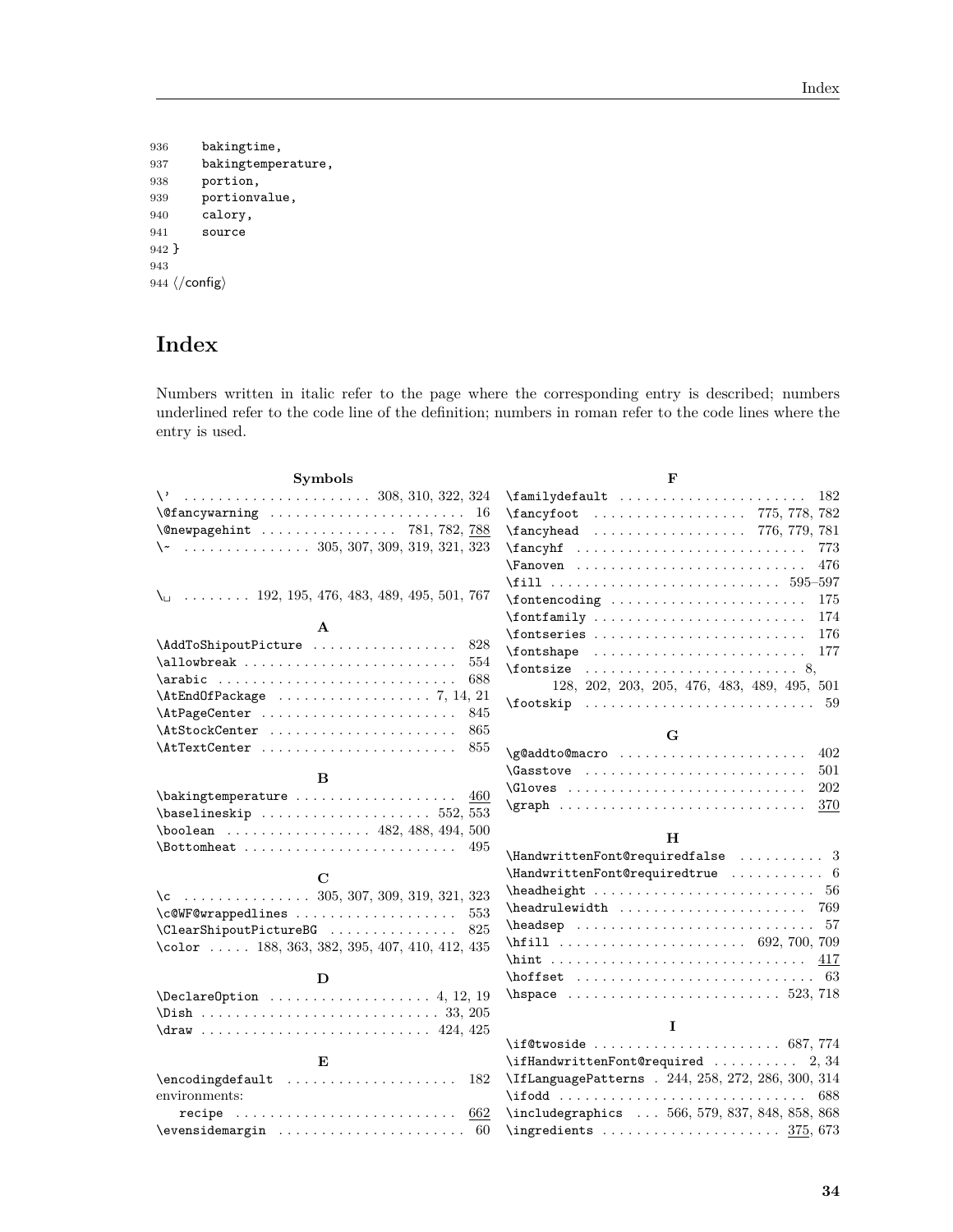| \InputIfFileExists  22                                           |  |
|------------------------------------------------------------------|--|
|                                                                  |  |
| $\int \int \mathcal{S}$                                          |  |
| $\text{itshape} \dots \dots \dots \dots \dots \dots \dots \ 435$ |  |
|                                                                  |  |

# **L**

| \Large  136                                                       |  |  |  |  |  |  |  |  |
|-------------------------------------------------------------------|--|--|--|--|--|--|--|--|
|                                                                   |  |  |  |  |  |  |  |  |
| $\text{lettrine}$ 444                                             |  |  |  |  |  |  |  |  |
| \LettrineFontHook  186                                            |  |  |  |  |  |  |  |  |
| $\{\$ {linewidth} \ldots \ldots \ldots \ldots \quad 566, 579, 809 |  |  |  |  |  |  |  |  |
|                                                                   |  |  |  |  |  |  |  |  |

## **M**

| $\{\text{makebox} \dots \dots \dots \dots \ 846, 856, 866\}$   |  |  |  |  |  |  |  |  |  |  |  |  |
|----------------------------------------------------------------|--|--|--|--|--|--|--|--|--|--|--|--|
| $\{\text{MakeUppercase} \dots \dots \dots \dots \dots \ 767\}$ |  |  |  |  |  |  |  |  |  |  |  |  |
|                                                                |  |  |  |  |  |  |  |  |  |  |  |  |

# **N**

| \newcommand 67, 106, 150, 170, 224, 344, 359, 370,         |
|------------------------------------------------------------|
| 375, 389, 400, 417, 442, 455, 467, 506, 547,               |
| 591, 603, 614, 622, 630, 638, 646, 654, 788, 823           |
| $\neq 784, 786$                                            |
| $\neq 662$                                                 |
|                                                            |
|                                                            |
| $\n\neq 428, 433$                                          |
| $\{normal size \ldots \ldots \ldots \ldots \ 129-135, 717$ |

## **O**

| \oddsidemargin  61 |  |  |  |  |  |  |  |  |  |  |  |
|--------------------|--|--|--|--|--|--|--|--|--|--|--|
|                    |  |  |  |  |  |  |  |  |  |  |  |

## **P**

| 873<br>\PackageError                                                                                                                                                                                                                                                                                                                                                                      |
|-------------------------------------------------------------------------------------------------------------------------------------------------------------------------------------------------------------------------------------------------------------------------------------------------------------------------------------------------------------------------------------------|
| \PackageInfo<br>23                                                                                                                                                                                                                                                                                                                                                                        |
| 24<br>\PackageWarning                                                                                                                                                                                                                                                                                                                                                                     |
| 421<br>$\texttt{pagebreak} \quad \ldots \quad \ldots \quad \ldots$                                                                                                                                                                                                                                                                                                                        |
| 764<br>\pagestyle                                                                                                                                                                                                                                                                                                                                                                         |
| 810<br>\paperheight                                                                                                                                                                                                                                                                                                                                                                       |
| 208<br>\PaperPortrait                                                                                                                                                                                                                                                                                                                                                                     |
|                                                                                                                                                                                                                                                                                                                                                                                           |
| 834                                                                                                                                                                                                                                                                                                                                                                                       |
| 50<br>$\partial$ .                                                                                                                                                                                                                                                                                                                                                                        |
| 550<br>$\{parse  \dots      $                                                                                                                                                                                                                                                                                                                                                             |
| 51                                                                                                                                                                                                                                                                                                                                                                                        |
| $\mathcal{D}$<br>455                                                                                                                                                                                                                                                                                                                                                                      |
| 654<br>$\text{postingredients} \dots \dots \dots \dots \dots$                                                                                                                                                                                                                                                                                                                             |
| 638<br>$\text{postpreparation}$                                                                                                                                                                                                                                                                                                                                                           |
| 603                                                                                                                                                                                                                                                                                                                                                                                       |
| 646<br>\preingredients                                                                                                                                                                                                                                                                                                                                                                    |
| 670<br>$\preccurlyeq$ $\preccurlyeq$ $\preccurlyeq$ $\preccurlyeq$ $\preccurlyeq$ $\preccurlyeq$ $\preccurlyeq$ $\preccurlyeq$ $\preccurlyeq$ $\preccurlyeq$ $\preccurlyeq$ $\preccurlyeq$ $\preccurlyeq$ $\preccurlyeq$ $\preccurlyeq$ $\preccurlyeq$ $\preccurlyeq$ $\preccurlyeq$ $\preccurlyeq$ $\preccurlyeq$ $\preccurlyeq$ $\preccurlyeq$ $\preccurlyeq$ $\preccurlyeq$ $\preccur$ |
| 630<br>\prepreparation                                                                                                                                                                                                                                                                                                                                                                    |
| 622<br>$\preceq$ $\preceq$ $\preceq$ $\preceq$ $\preceq$ $\preceq$ $\preceq$ $\preceq$ $\preceq$ $\preceq$ $\preceq$ $\preceq$ $\preceq$ $\preceq$ $\preceq$ $\preceq$ $\preceq$ $\preceq$ $\preceq$ $\preceq$ $\preceq$ $\preceq$ $\preceq$ $\preceq$ $\preceq$ $\preceq$ $\preceq$ $\preceq$ $\preceq$ $\preceq$ $\preceq$ $\prece$                                                     |
| 614<br>$\{\text{pretitle} \dots \dots \dots \dots \dots \dots \dots \dots$                                                                                                                                                                                                                                                                                                                |
| 27<br>\ProcessOptions                                                                                                                                                                                                                                                                                                                                                                     |
| \providecolor  72-74                                                                                                                                                                                                                                                                                                                                                                      |
| 832<br>$\put              $                                                                                                                                                                                                                                                                                                                                                               |

| $\mathbf R$                                                                                          |     |
|------------------------------------------------------------------------------------------------------|-----|
| recipe (environment) $\ldots \ldots \ldots \ldots \ldots \ldots 662$                                 |     |
| $\lvert \text{recipesection } \ldots \ldots \ldots \ldots \ldots \ldots \ldots \ldots \ldots \ldots$ |     |
|                                                                                                      |     |
| $\verb+\renewcommand+\dots+ \dots+ \dots+ \dots+ \ 186, 765, 769$                                    |     |
| $\rightarrow$ 776, 779                                                                               |     |
|                                                                                                      |     |
| s                                                                                                    |     |
|                                                                                                      | 765 |
|                                                                                                      | 179 |
| \setBackgroundPicture                                                                                | 823 |
| $\setminus$ setboolean  469, 477, 482, 488, 494, 500                                                 |     |
| \setHeadlines                                                                                        |     |
| $\ldots$ 224, 228, 246, 260, 274, 288, 302, 316, 928                                                 |     |
|                                                                                                      |     |
| $\setminus$ setRecipeColors  106, 111, 886                                                           |     |
| $\setminus$ setRecipeLengths $344, 348, 916$                                                         |     |
| $\verb+\setRecipenameFont + \ldots + 9, 168, 182, 926$                                               |     |
| $\setminus$ setRecipeSizes  8, 150, 155, 903                                                         |     |
|                                                                                                      |     |
|                                                                                                      | 452 |
| $\simeq 69$                                                                                          |     |
| $\simeq 400$                                                                                         |     |
|                                                                                                      |     |
| т                                                                                                    |     |
| \T 547, 602, 614, 622, 630, 638, 646, 654                                                            |     |
| \textbf  192, 195, 410, 775, 778                                                                     |     |
| \textcolor  192, 195, 198, 718                                                                       |     |
| $\text{textheight} \dots \dots \dots \dots \dots \dots$                                              | 54  |
| $\text{textwidth}$ 53, 329-333, 607                                                                  |     |
| \thepage  775, 778                                                                                   |     |
|                                                                                                      | 204 |
|                                                                                                      | 767 |
|                                                                                                      | 452 |
| \Topbottomheat                                                                                       | 483 |
|                                                                                                      | 489 |
| $\to$ $\to$ $\ldots$ $\ldots$                                                                        | 55  |
| \topskip                                                                                             | 58  |
|                                                                                                      |     |
| U                                                                                                    |     |
|                                                                                                      |     |
| \useasboundingbox                                                                                    | 423 |

## **V**

| $\texttt{\textbackslash}$ voffset $\;\dots\; \dots\; \dots\; \dots\; \dots\; \dots\; \text{62}$ |  |  |  |  |  |  |  |  |  |  |  |  |  |  |
|-------------------------------------------------------------------------------------------------|--|--|--|--|--|--|--|--|--|--|--|--|--|--|
|                                                                                                 |  |  |  |  |  |  |  |  |  |  |  |  |  |  |
| \vspace $\ldots \ldots \ldots \ldots 565, 578, 609, 728, 740$                                   |  |  |  |  |  |  |  |  |  |  |  |  |  |  |
|                                                                                                 |  |  |  |  |  |  |  |  |  |  |  |  |  |  |

# **W**

| \Wecker $\ldots \ldots \ldots \ldots \ldots \ldots \ldots$                |  |
|---------------------------------------------------------------------------|--|
| $\text{WF@conflict} \dots \dots \dots \dots \dots \dots \dots \dots \ 15$ |  |
|                                                                           |  |
| \WFclear  555                                                             |  |
|                                                                           |  |

# **X**

|                                                 | \xcb@background@height 810,834,837,848,858,868             |
|-------------------------------------------------|------------------------------------------------------------|
| $\xcb@background@orientation \dots \dots \dots$ |                                                            |
|                                                 | $\ldots \ldots \ldots \ldots$ 813, 830, 843, 853, 863, 874 |